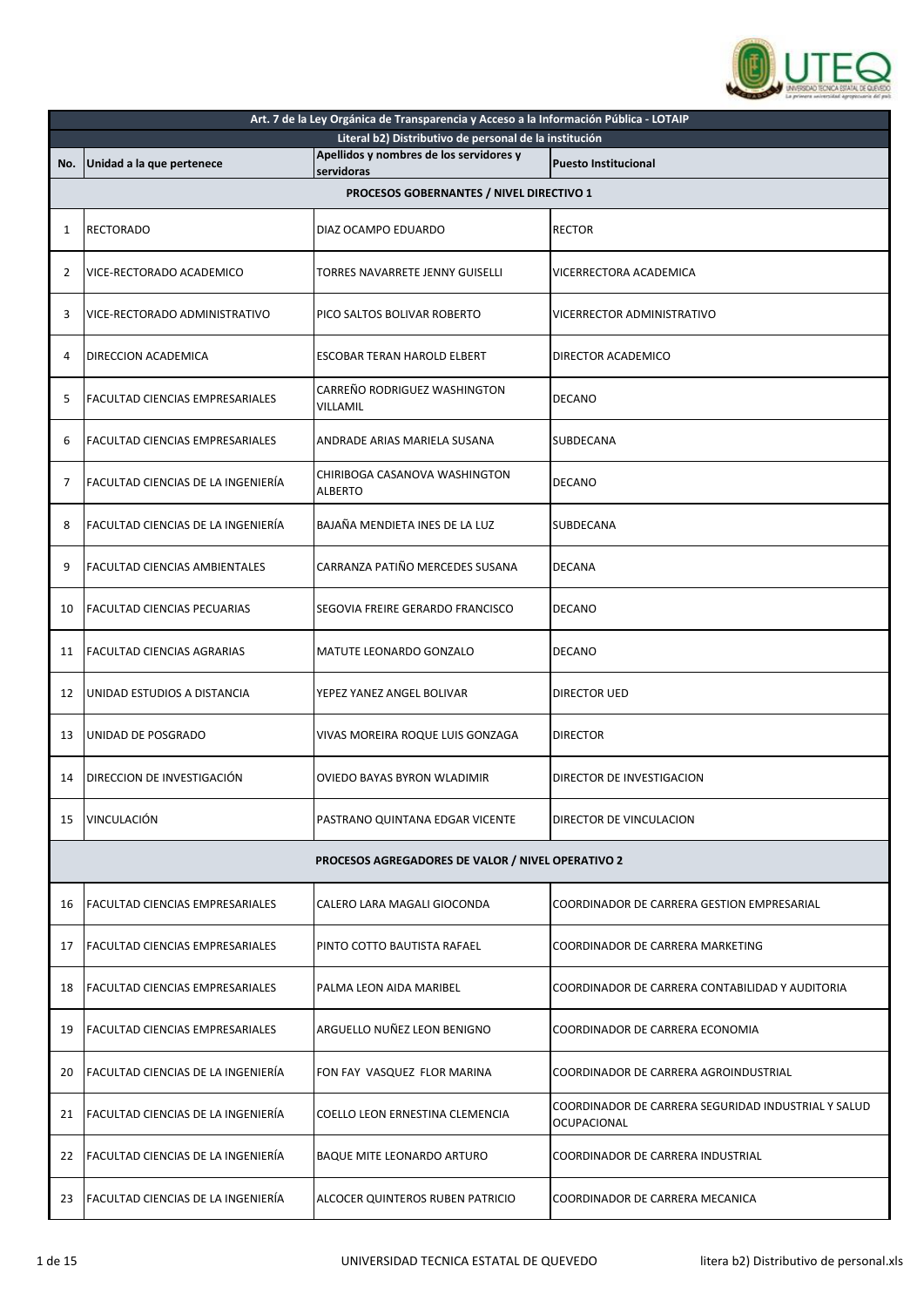

| 24 | <b>FACULTAD CIENCIAS DE LA INGENIERÍA</b> | MURILLO OVIEDO JORGE PATRICIO          | COORDINADOR DE CARRERA ELECTRICA                                              |
|----|-------------------------------------------|----------------------------------------|-------------------------------------------------------------------------------|
| 25 | <b>FACULTAD CIENCIAS AMBIENTALES</b>      | DIAZ PONCE MARIELA ALEXI               | COORDINADOR DE CARRERA AMBIENTAL                                              |
| 26 | <b>FACULTAD CIENCIAS AMBIENTALES</b>      | MORENO VERA ANA NOEMI                  | COODINADOR DE CARRERA ECOTURISMO                                              |
| 27 | <b>FACULTAD CIENCIAS PECUARIAS</b>        | VALLEJO TORRES CHRISTIAN AMABLE        | COORDINADOR DE CARRERA ALIMENTOS                                              |
| 28 | <b>FACULTAD CIENCIAS PECUARIAS</b>        | ESPINOZA GUERRA ITALO FERNANDO         | COORDINADOR DE CARRERA ZOOTECNIA                                              |
| 29 | UNIDAD ESTUDIOS A DISTANCIA               | ALVAREZ MORALES ELSA LEUVANY           | COORDINADOR DE CARRERA CONTABILIDAD Y AUDITORIA Y<br>RECURSOS HUMANOS         |
| 30 | UNIDAD ESTUDIOS A DISTANCIA               | HARO CHONG ALEXANDRA ELIZABETH         | COORDINADOR DE CARRERA GESTION EMPRESARIAL Y GESTIÓN<br>PUBLICA Y MUNICIPAL   |
| 31 | UNIDAD ESTUDIOS A DISTANCIA               | LIBERIO ROCA FRANCISCO FLORENCIO       | COORDINADOR DE CARRERA MARKETING Y COMERCIO<br>INTERNACIONAL E ING. COMERCIAL |
| 32 | ENFERMERÍA                                | SUAREZ ARANA HECTOR JAVIER             | CONSERJE                                                                      |
| 33 | UNIDAD DE ADMISION Y REGISTRO             | FRANCO CEDEÑO FLOR JANETH              | COORDINADOR UNIDAD DE ADMISION Y REGISTRO                                     |
| 34 | UNIDAD DE ADMISION Y REGISTRO             | VELIZ REQUENE HILVER ROGER             | ANALISTA DE ELABORACION Y REGISTRO DE TITULOS                                 |
| 35 | <b>RECTORADO</b>                          | VELIZ INTRIAGO MARIA BEATRIZ           | TECNICO ADMINISTRATIVO                                                        |
| 36 | <b>RECTORADO</b>                          | ZAMBRANO LOPEZ GERMANIA JANETH         | CONSERJE                                                                      |
| 37 | VICE-RECTORADO ACADEMICO                  | ERAZO PRADO MERCY RUTH                 | ANALISTA DE AUTORIDAD UNIVERSITARIA                                           |
| 38 | VICE-RECTORADO ACADEMICO                  | PALLO VELAÑA MONICA AMPARO             | ANALISTA DE AUTORIDAD UNIVERSITARIA                                           |
| 39 | VICE-RECTORADO ADMINISTRATIVO             | GOMEZ PONGUILLO EVA RUTH               | ANALISTA DE AUTORIDAD UNIVERSITARIA                                           |
| 40 | <b>VICE-RECTORADO ADMINISTRATIVO</b>      | GARCIA INTRIAGO ERICK NAZARENO         | TECNICO DE LABORATORIO DE QUIMICA                                             |
| 41 | DIRECCION ACADEMICA                       | <b>GANCHOZO LOOR MELIDA HERMELINDA</b> | TECNICO ADMINISTRATIVO                                                        |
| 42 | <b>RELACIONES PUBLICAS</b>                | FRANCO MURILLO PEDRO ARMANDO           | ASISTENTE DE RELACIONES PUBLICAS                                              |
| 43 | <b>RELACIONES PUBLICAS</b>                | MOLINA ALMEIDA ADRIANA GISSELA         | ASISTENTE DE RELACIONES PUBLICAS                                              |
| 44 | <b>SECRETARÍA GENERAL</b>                 | PINCAY ORTEGA MARIA JACQUELINE         | ANALISTA DE DOCUMENTACION ARCHIVO Y CERTIFICACION 2                           |
| 45 | <b>SECRETARÍA GENERAL</b>                 | <b>GOMEZ BARRE SANDRA CECILIA</b>      | ANALISTA DE DOCUMENTACION ARCHIVO Y CERTIFICACION 1                           |
| 46 | SECRETARÍA GENERAL                        | MUÑOZ LOOR RODRIGO NICANOR             | ANALISTA DE DOCUMENTACION ARCHIVO Y CERTIFICACION 1                           |
| 47 | <b>COMPRAS PUBLICAS</b>                   | AREVALO TOBAR YUNI ELIZABETH           | ANALISTA DE COMPRAS PUBLICAS 2                                                |
| 48 | <b>COMPRAS PUBLICAS</b>                   | FIGUEROA QUILA LAURA ELVIRA            | ANALISTA DE COMPRAS PUBLICAS 1                                                |
| 49 | <b>COMPRAS PUBLICAS</b>                   | ROSADO MONTOYA MILDRED LILI            | ANALISTA DE COMPRAS PUBLICAS 2                                                |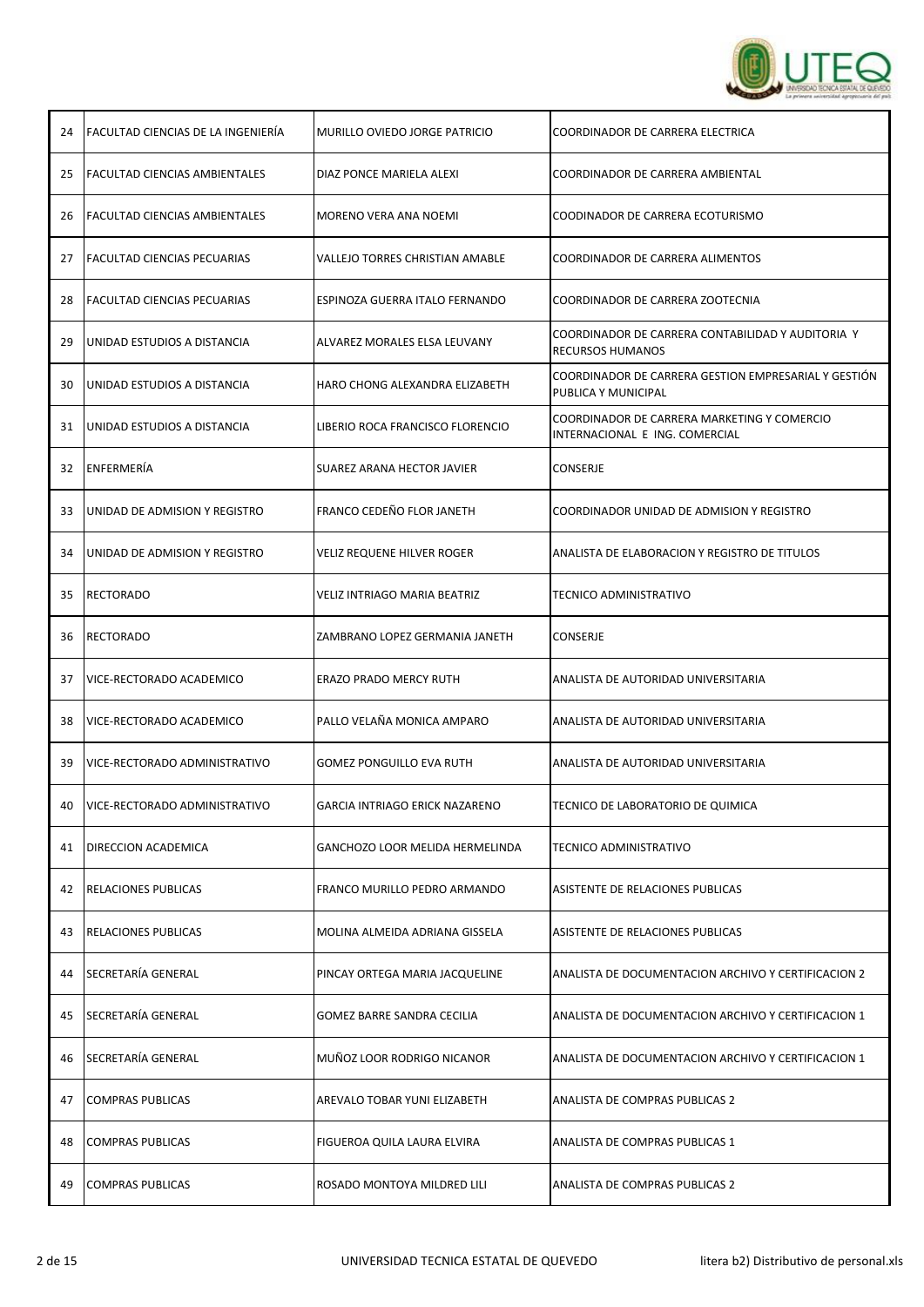

| 50 | <b>COMPRAS PUBLICAS</b>        | GARCES SEGOVIA WILMER EDUARDO                                 | TECNICO ADMINISTRATIVO                          |
|----|--------------------------------|---------------------------------------------------------------|-------------------------------------------------|
| 51 | <b>COMPRAS PUBLICAS</b>        | VASQUEZ HERRERA ADELAIDA MARITZA<br>(servicios profesionales) | ANALISTA DE COMPRAS PUBLICAS 2                  |
| 52 | CONTROL DE ACTIVOS Y BODEGA    | ROBINSON VERA EDISON GABRIEL                                  | ANALISTA DE ACTIVOS FIJOS                       |
| 53 | CONTROL DE ACTIVOS Y BODEGA    | DELGADO ZAMORA MARIA ISABEL                                   | ANALISTA DE ACTIVOS FIJOS                       |
| 54 | CONTROL DE ACTIVOS Y BODEGA    | TRIANA MUÑOZ MARIO ROBERTO                                    | ASISTENTE DE ACTIVOS FIJOS                      |
| 55 | CONTROL DE ACTIVOS Y BODEGA    | PALACIOS GOMEZ IRVING ANTONIO                                 | ASISTENTE DE ACTIVOS FIJOS                      |
| 56 | CONTROL DE ACTIVOS Y BODEGA    | TOALA BAQUE ANGEL MANUEL                                      | ASISTENTE DE CONTROL DE BODEGAS                 |
| 57 | PROCURADURIA                   | SANTILLAN FLOR GLADYS MAGDALENA                               | <b>PROCURADOR 1</b>                             |
| 58 | POSGRADO                       | PARRAGA PADILLA CARMEN ELIZABETH                              | TECNICO ADMINISTRATIVO                          |
| 59 | POSGRADO                       | <b>FLORES GUERRA MARIO GABRIEL</b>                            | CONSERJE                                        |
| 60 | POSGRADO                       | ZAMBRANO PLAZA ANGEL GERMAN                                   | <b>OFICINISTA</b>                               |
| 61 | <b>TALENTO HUMANO</b>          | FAJARDO ROMERO JESSICA DEL ROCIO                              | ANALISTA DE TALENTO HUMANO 2                    |
| 62 | <b>TALENTO HUMANO</b>          | <b>GANCHOZO FLOREANO AMERICA INES</b>                         | ANALISTA DE TALENTO HUMANO 1                    |
| 63 | <b>TALENTO HUMANO</b>          | CEDEÑO ANDRADE VICTOR ANTONIO                                 | ANALISTA DE TALENTO HUMANO 1                    |
| 64 | <b>TALENTO HUMANO</b>          | CARDENAS MOLINA CARMEN VIRGINIA                               | ANALISTA DE TALENTO HUMANO 2                    |
| 65 | <b>TALENTO HUMANO</b>          | ORTIZ BASANTES MERY ARACELY                                   | <b>ANALISTA DE TALENTO HUMANO 2</b>             |
| 66 | <b>TALENTO HUMANO</b>          | SOLIS BARROS WASHINGTON EDUARDO                               | CONSERJE                                        |
| 67 | <b>TALENTO HUMANO</b>          | <b>GARCIA SABANDO ROMULO ISAIAS</b>                           | <b>MEDICO OCUPACIONAL</b>                       |
| 68 | <b>TALENTO HUMANO</b>          | RODRIGUEZ GUALE JOSE LEONARDO                                 | ESPECIALISTA EN SEGURIDAD E HIGIENE OCUPACIONAL |
| 69 | <b>BIENESTAR UNIVERSITARIO</b> | FERNANDEZ HIDALGO ELSA DE JESUS                               | TRABAJADOR SOCIAL                               |
| 70 | <b>BIENESTAR UNIVERSITARIO</b> | PICO VINCES RAQUEL MARITZA                                    | <b>TRABAJADOR SOCIAL</b>                        |
| 71 | BIENESTAR UNIVERSITARIO        | RIVADENEIRA INTRIAGO MARIANA JESUS                            | PSICOLOGA                                       |
| 72 | <b>BIENESTAR UNIVERSITARIO</b> | VILLON VILLEGAS MAGNO RICARDO                                 | PROMOTOR UNIVERSITARIO (CORO)                   |
| 73 | <b>BIENESTAR UNIVERSITARIO</b> | REYES TORRES GUILLERMO RIGOBERTO                              | PROMOTOR UNIVERSITARIO                          |
| 74 | <b>BIENESTAR UNIVERSITARIO</b> | ALARCON LOPEZ JUAN JONNY                                      | ASISTENTE DE PROMOTOR UNIVERSITARIO             |
| 75 | <b>BIENESTAR UNIVERSITARIO</b> | SANCHEZ CORDOVA ADELAIDA JACKELINE                            | ASISTENTE DE PROMOTOR UNIVERSITARIO             |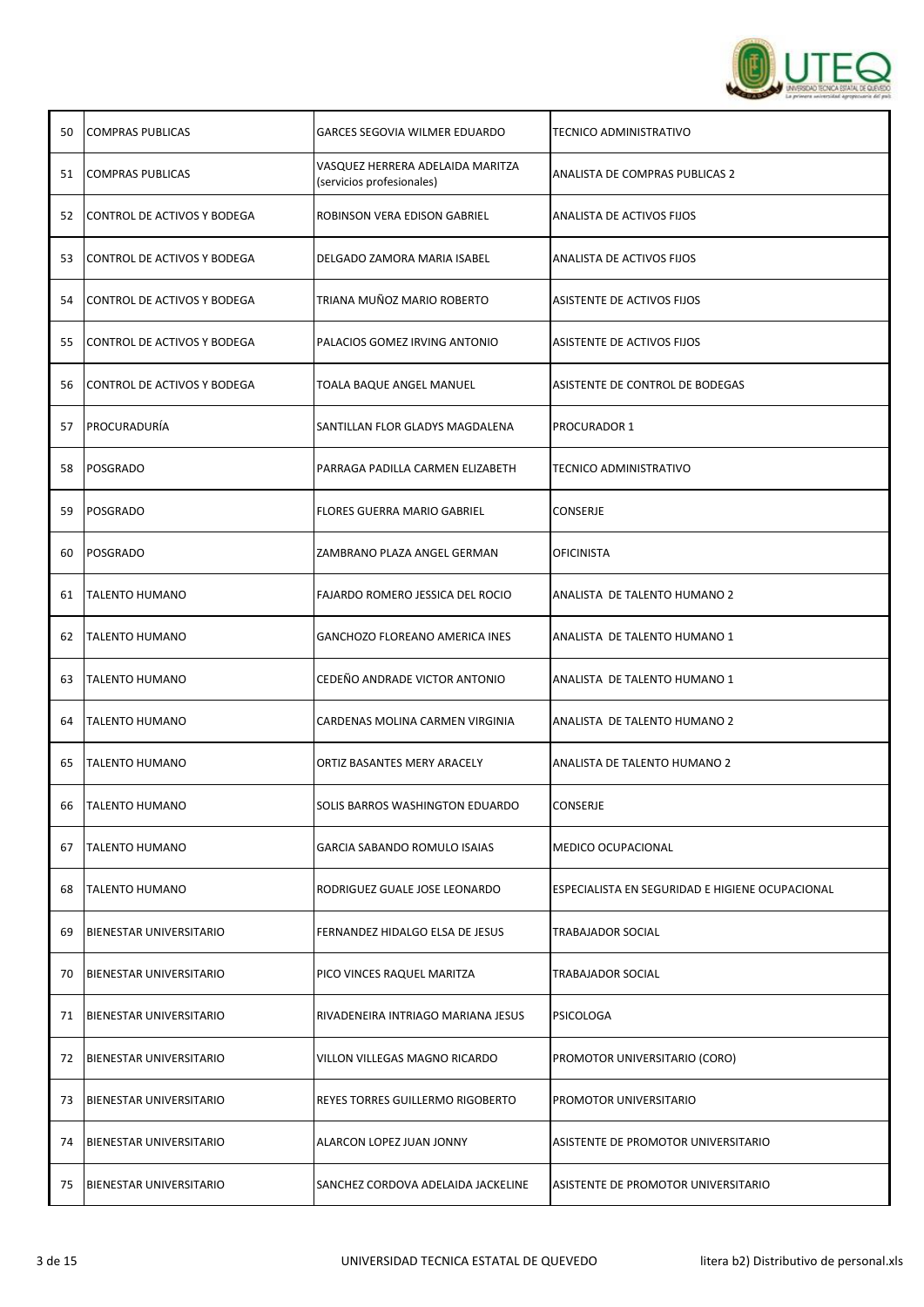

| 76  | <b>BIENESTAR UNIVERSITARIO</b>                          | JARAMILLO OLIVO GUILLERMO BARTOLO  | ASISTENTE DE PROMOTOR UNIVERSITARIO                                                                 |
|-----|---------------------------------------------------------|------------------------------------|-----------------------------------------------------------------------------------------------------|
| 77  | <b>BIENESTAR UNIVERSITARIO</b>                          | MORAN SUAREZ FERNANDO DANIEL       | ASISTENTE DE PROMOTOR UNIVERSITARIO                                                                 |
| 78  | <b>BIENESTAR UNIVERSITARIO</b>                          | MIRANDA ULLON SANTOS JUAN          | ASISTENTE DE PROMOTOR UNIVERSITARIO                                                                 |
| 79  | <b>BIENESTAR UNIVERSITARIO</b>                          | PEREZ CARRANZA JORGE SANTIAGO      | ASISTENTE DE PROMOTOR UNIVERSITARIO                                                                 |
| 80  | EVALUACION, DESARROLLO Y<br>ASEGURAMIENTO INSTITUCIONAL | RODRIGUEZ VELEZ YOCONDA PILAR      | DIRECTORA DE EVALUACION, DESARROLLO Y ASEGURAMIENTO<br>INSTITUCIONAL                                |
| 81  | <b>EVALUACION INTERNA</b>                               | <b>BRIONES CHILAN ERASMO LIDER</b> | ANALISTA DE PLANIFICACION 1                                                                         |
| 82  | EVALUACION INTERNA-FACULTAD CIENCIAS<br>PECUARIAS       | DIAZ OCAMPO RAUL GILBERTO          | PRESIDENTE DE COMISIÓN GENERAL DE EVALUACIÓN INTERNA-<br>PROFESOR TITULAR PRINCIPAL NIVEL 1 GRADO 6 |
| 83  | <b>EVALUACION INTERNA</b>                               | GARCES ESTRELLA SORAYA MAGALLY     | <b>ANALISTA DE EVALUACION 2</b>                                                                     |
| 84  | <b>FINANCIERO</b>                                       | LOOR ALCIVAR LAURO FREDDY          | TECNICO ADMINISTRATIVO                                                                              |
| 85  | <b>PRESUPUESTO</b>                                      | MENDOZA LERTORA MARIA ALEXANDRA    | ANALISTA DE PRESUPUESTO 1                                                                           |
| 86  | <b>PRESUPUESTO</b>                                      | VARELA CARRANZA YESENIA MONSERRATE | ANALISTA DE PRESUPUESTO 3                                                                           |
| 87  | CONTABILIDAD                                            | FALCONES ESPINOZA EMMA MARIA       | CONTADOR GENERAL                                                                                    |
| 88  | <b>CONTABILIDAD</b>                                     | VELIZ CHEVEZ CARMEN MAGDALENA      | ANALISTA DE CONTABILIDAD 1                                                                          |
| 89  | <b>TESORERÍA</b>                                        | SANCHEZ FUENTES ESTHER ANGELA      | TESORERO GENERAL ENCARGADA                                                                          |
| 90  | APOYO A LA GESTION                                      | PLUAS MUÑOZ EDUARDO MANUEL         | CONSERJE                                                                                            |
| 91  | <b>SERVICIOS UNIVERSITARIOS</b>                         | CARABAJO PERALTA JULIO HUMBERTO    | <b>GASFITERO</b>                                                                                    |
| 92  | <b>SERVICIOS UNIVERSITARIOS</b>                         | CARRANZA CARRANZA JAVIER MAXIMO    | AUXILIAR DE MANTENIMIENTO                                                                           |
| 93  | <b>ISERVICIOS UNIVERSITARIOS</b>                        | CERCADO COBEÑA NEIL FRANCISCO      | <b>AUXILIAR DE MANTENIMIENTO</b>                                                                    |
| 94  | <b>SERVICIOS UNIVERSITARIOS</b>                         | ERAZO FERNANDEZ FRANKLIN RAFAEL    | <b>AUXILIAR DE MANTENIMIENTO</b>                                                                    |
| 95  | <b>SERVICIOS UNIVERSITARIOS</b>                         | FRANCO VEAS FELIX WILMER           | <b>ELECTRICISTA</b>                                                                                 |
| 96  | <b>SERVICIOS UNIVERSITARIOS</b>                         | MACIAS GARCIA JAVIER ENRIQUE       | <b>AUXILIAR DE MANTENIMIENTO</b>                                                                    |
| 97  | <b>SERVICIOS UNIVERSITARIOS</b>                         | REINA CHENCHE HECTOR TOMAS         | ALBAÑIL                                                                                             |
| 98  | <b>SERVICIOS UNIVERSITARIOS</b>                         | VARGAS SANCHEZ NESTOR SILVIDE      | AUXILIAR DE MANTENIMIENTO                                                                           |
| 99  | <b>SERVICIOS UNIVERSITARIOS</b>                         | ALVAREZ YOZA DANNY DANIEL          | OPERADOR DE MAQUINA                                                                                 |
| 100 | <b>SERVICIOS UNIVERSITARIOS</b>                         | SALDAÑA MORA EUDER BENEDICTO       | AUXILIAR DE MANTENIMIENTO                                                                           |
| 101 | TECNOLOGIA DE LA INFORMACION                            | ULLOA CALERO MERCY MAGDALENA       | ANALISTA DE TECNOLOGIAS DE LA INFORMACION 1                                                         |

Т

┬

┬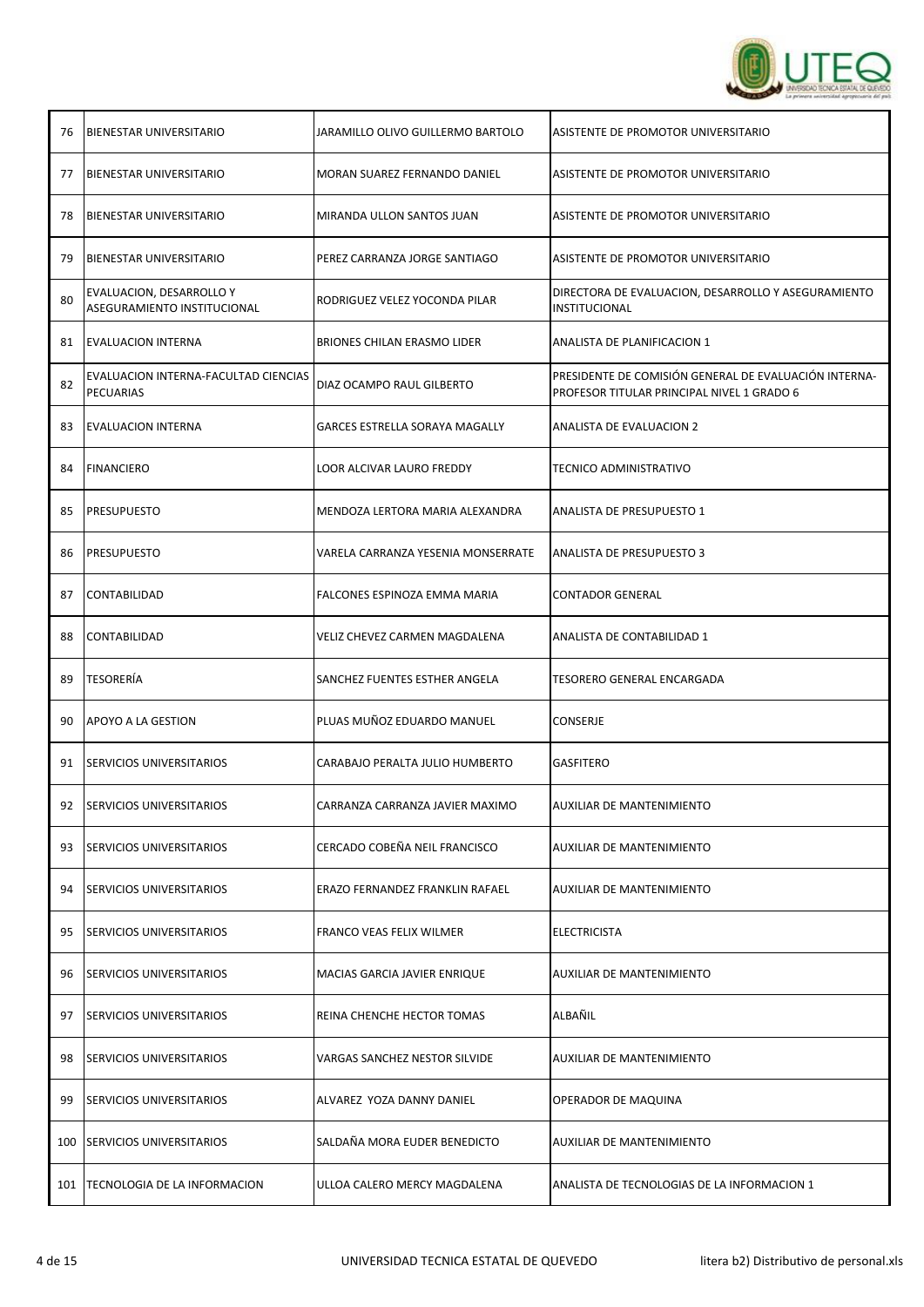

| 102 | TECNOLOGIA DE LA INFORMACION                          | MORA SEGURA ANGEL WASHINGTON                    | ANALISTA DE TECNOLOGIAS DE LA INFORMACION 1                          |
|-----|-------------------------------------------------------|-------------------------------------------------|----------------------------------------------------------------------|
| 103 | TECNOLOGIA DE LA INFORMACION                          | TOAZA FIERRO GERARDO EUSCADY                    | ANALISTA DE TECNOLOGIAS DE LA INFORMACION 1                          |
| 104 | TECNOLOGIA DE LA INFORMACION                          | AGUIRRE PEREZ MARGOTH DE LAS<br><b>MERCEDES</b> | ANALISTA DE TECNOLOGIAS DE LA INFORMACION 2                          |
| 105 | <b>TECNOLOGIA DE LA INFORMACION</b>                   | CHAVEZ BOZA BETTY MARGARITA                     | ANALISTA DE TECNOLOGIAS DE LA INFORMACION 2                          |
| 106 | <b>TECNOLOGIA DE LA INFORMACION</b>                   | CEDEÑO SALAZAR CLOTARIO BLADIMIR                | ANALISTA DE TECNOLOGIAS DE LA INFORMACION 2                          |
| 107 | TECNOLOGIA DE LA INFORMACION                          | IBARRA ALAVA MERY YOLANDA                       | LABORATORISTA                                                        |
| 108 | TECNOLOGÍAS DE LA INFORMACION-<br><b>LABORATORIOS</b> | GARCIA SANGOQUIZA GINA MAGALY                   | LABORATORISTA                                                        |
| 109 | TECNOLOGÍAS DE LA INFORMACION-<br><b>LABORATORIOS</b> | MORALES ALVAREZ MAGELA MERCEDES                 | LABORATORISTA                                                        |
| 110 | TECNOLOGÍAS DE LA INFORMACION-<br>LABORATORIOS        | <b>BRAULIO JORGE PATRICIO</b>                   | LABORATORISTA                                                        |
| 111 | TECNOLOGIA DE LA INFORMACION                          | SEMINARIO HOLGUIN JUAN MEISAEL                  | ANALISTA DE TECNOLOGIAS DE LA INFORMACION 1                          |
| 112 | <b>TECNOLOGIA DE LA INFORMACION</b>                   | <b>BARCO MORAN BYRON GONZALO</b>                | ANALISTA DE TECNOLOGIAS DE LA INFORMACION 1                          |
| 113 | TECNOLOGÍAS DE LA INFORMACION                         | MONCAYO ALMEIDA FRANKLIN JOSE                   | ASISTENTE DE TECNOLOGIAS DE LA INFORMACION                           |
| 114 | TECNOLOGÍAS DE LA INFORMACION                         | CAMACHO REYES RONALD DURVANNY                   | ASISTENTE DE TECNOLOGIAS DE LA INFORMACION                           |
| 115 | TECNOLOGIA DE LA INFORMACION                          | SANCHEZ FUENTES OSCAR ALBERTO                   | CONSERJE                                                             |
| 116 | TECNOLOGIA DE LA INFORMACION                          | ZORRILLA SEGURA MARCIANO GABRIEL                | CONSERJE                                                             |
| 117 | <b>BIBLIOTECA</b>                                     | LARA VERA EDWIN ALEJANDRO                       | <b>BIBLIOTECARIO</b>                                                 |
|     | 118 BIBLIOTECA                                        | MUÑOZ ZAMORA ELITE MARGOTH                      | <b>BIBLIOTECARIO</b>                                                 |
| 119 | <b>BIBLIOTECA</b>                                     | PEREZ MERO TANIA MONSERRATE                     | <b>BIBLIOTECARIO</b>                                                 |
| 120 | <b>BIBLIOTECA</b>                                     | ROMERO VALENCIA ANGEL GERMAN                    | ASISTENTE DE BIBLIOTECA                                              |
| 121 | TECNOLOGIAS DE LA INFORMACION/<br><b>BIBLIOTECA</b>   | OÑATE ESPINOZA JOHN ALEXANDER                   | ASISTENTE DE TECNOLOGIAS DE LA INFORMACION/SOPORTE<br><b>TECNICO</b> |
| 122 | <b>BIBLIOTECA</b>                                     | ALVAREZ ZAMBRANO MAYRO DELCINO                  | TRABAJADOR AGRICOLA/conserje                                         |
| 123 | <b>SERVICIOS MEDICOS</b>                              | LOOR INTRIAGO MIRYAN MARIA                      | <b>MEDICO GENERAL</b>                                                |
| 124 | <b>SERVICIOS MEDICOS</b>                              | ALVAREZ AYALA GABRIELA ADRIANA                  | ENFERMERA                                                            |
| 125 | <b>SERVICIOS MEDICOS</b>                              | SOLANO CHICHANDE CRISTHIAN DAVID                | <b>ODONTOLOGO</b>                                                    |
| 126 | <b>TRANSPORTE</b>                                     | MORANTE ANCHUNDIA DANIEL ASSAD                  | ANALISTA DE ACTIVOS FIJOS                                            |
| 127 | <b>TRANSPORTE</b>                                     | MORAN MONTOYA ALBERTO ANTONIO                   | <b>CHOFER</b>                                                        |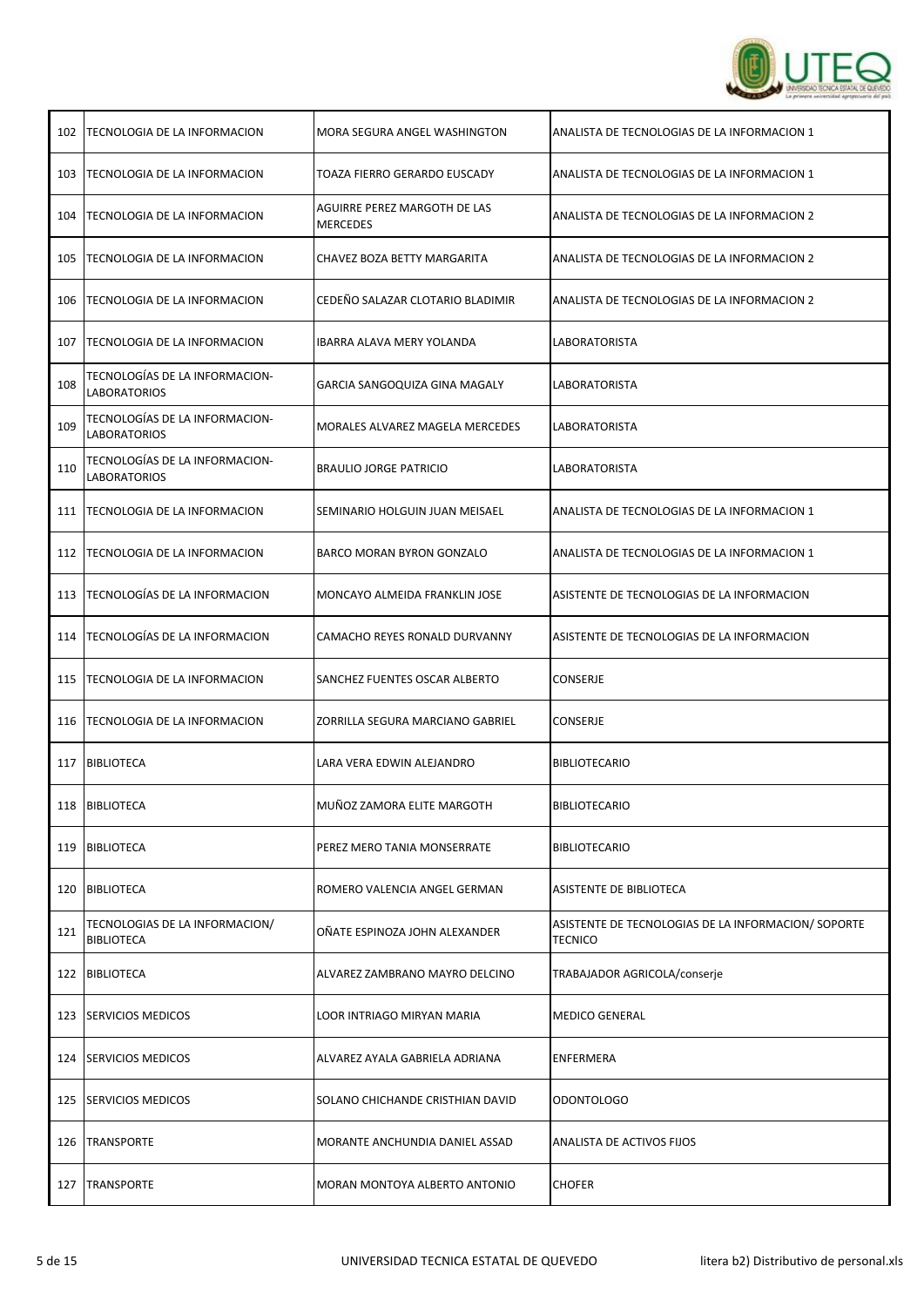

| 128 | <b>TRANSPORTE</b>                                                           | <b>GUTIERREZ ACEVEDO JORGE LUIS</b>             | <b>CHOFER</b>                                 |
|-----|-----------------------------------------------------------------------------|-------------------------------------------------|-----------------------------------------------|
| 129 | <b>TRANSPORTE</b>                                                           | SANCHEZ LOOR BOLIVAR ALEJANDRO                  | <b>CHOFER</b>                                 |
|     | 130 TRANSPORTE                                                              | LOOR URETA HOMERO RAFAEL                        | <b>CHOFER</b>                                 |
|     | 131 ADMISION Y REGISTRO                                                     | CAMPOVERDE MENDOZA LUCRECIA<br><b>GUADALUPE</b> | SECRETARIO ABOGADO                            |
|     | 132 ADMISION Y REGISTRO                                                     | VELIZ INTRIAGO MARIA DETSY                      | ANALISTA DE ELABORACION Y REGISTRO DE TITULOS |
| 133 | <b>ADMISION Y REGISTRO</b>                                                  | SILVA TORRES MAGALY LOURDES                     | ANALISTA DE ELABORACION Y REGISTRO DE TITULOS |
|     | 134 ADMISION Y REGISTRO                                                     | ZABALA BUENAÑO ALFREDO                          | SECRETARIO ABOGADO, ENCARGADO                 |
| 135 | <b>ADMISION Y REGISTRO</b>                                                  | MENDOZA CUELLAR RICHARD ANTONIO                 | CONSERJE                                      |
| 136 | UNIDAD DE INVESTIGACION-LABORATORIO<br>DE BIOTECNOLOGIA                     | MENDOZA LEON ANTONIO FRANCISCO                  | LABORATORISTA                                 |
| 137 | UNIDAD DE INVESTIGACION                                                     | CHILUISA TRIANA NORA FERNANDA                   | TECNICO ADMINISTRATIVO                        |
|     | 138 FACULTAD CIENCIAS AGRARIAS                                              | TELLO RIZZO DAYSY ELIZABETH                     | TECNICO ADMINISTRATIVO                        |
| 139 | <b>FACULTAD CIENCIAS AGRARIAS</b>                                           | PARRAGA MORA GYMMY LEONID                       | CONSERJE                                      |
|     | 140 FACULTAD CIENCIAS DE LA INGENIERÍA                                      | BONILLA CARBO MONICA LORENA                     | TECNICO ADMINISTRATIVO                        |
| 141 | <b>FACULTAD CIENCIAS DE LA INGENIERÍA</b>                                   | SOLIS GARCIA ENRIQUE RODOLFO                    | CONSERJE                                      |
|     | 142   FACULTAD CIENCIAS DE LA INGENIERÍA                                    | CEDEÑO CHAVEZ CRISTOBAL COLON                   | CONSERJE                                      |
|     | 143   FACULTAD CIENCIAS DE LA INGENIERÍA                                    | UBE ALCIVAR ANGEL NELSON                        | CONSERJE                                      |
|     | 144 FACULTAD CIENCIAS DE LA INGENIERIA                                      | MALLEA CARRANZA FERNADO ALBINO                  | <b>CONSERJE</b>                               |
| 145 | <b>FACULTAD CIENCIAS DE LA INGENIERÍA</b>                                   | ROBAYO QUINTO YORGE WILMER                      | <b>CONSERJE</b>                               |
| 146 | FACULTAD CIENCIAS DE LA INGENIERÍA                                          | PARRAGA VISTIN RICARDO ERNESTO                  | <b>AUXILIAR DE MANTENIMIENTO</b>              |
| 147 | FACULTAD CIENCIAS DE LA INGENIERÍA                                          | TRIANA MUÑOZ RICARDO ARTURO                     | TECNICO DE MANTENIMIENTO/conserje             |
| 148 | FACULTAD CIENCIAS DE LA INGENIERÍA-<br>LABORATORIO DE OPERACIONES UNITARIAS | COELLO MONTOYA AMADO ENRIQUE                    | ASISTENTE DE LABORATORIO-FCI                  |
| 149 | <b>FACULTAD CIENCIAS PECUARIAS</b>                                          | CARREÑO RODRIGUEZ YUNI ISABEL                   | TECNICO ADMINISTRATIVO                        |
| 150 | FACULTAD CIENCIAS PECUARIAS-<br>LABORATORIO BROMATOLOGIA                    | RAMOS MAKLIFF LOURDES ROCIO                     | LABORATORISTA                                 |
| 151 | FACULTAD CIENCIAS PECUARIAS-<br>LABORATORIO RUMIOLOGIA                      | ZAPATIER SANTILLAN AURELIO DAVID                | LABORATORISTA                                 |
| 152 | FACULTAD CIENCIAS PECUARIAS-<br>LABORATORIO LACTIOS Y CARNICOS              | LEONES ZEVALLOS TANYA DOLORES                   | LABORATORISTA                                 |
| 153 | <b>FACULTAD CIENCIAS PECUARIAS</b>                                          | KAISER ESPINOZA ROBERT ALFREDO                  | AYUDANTE OPERADOR/conserje                    |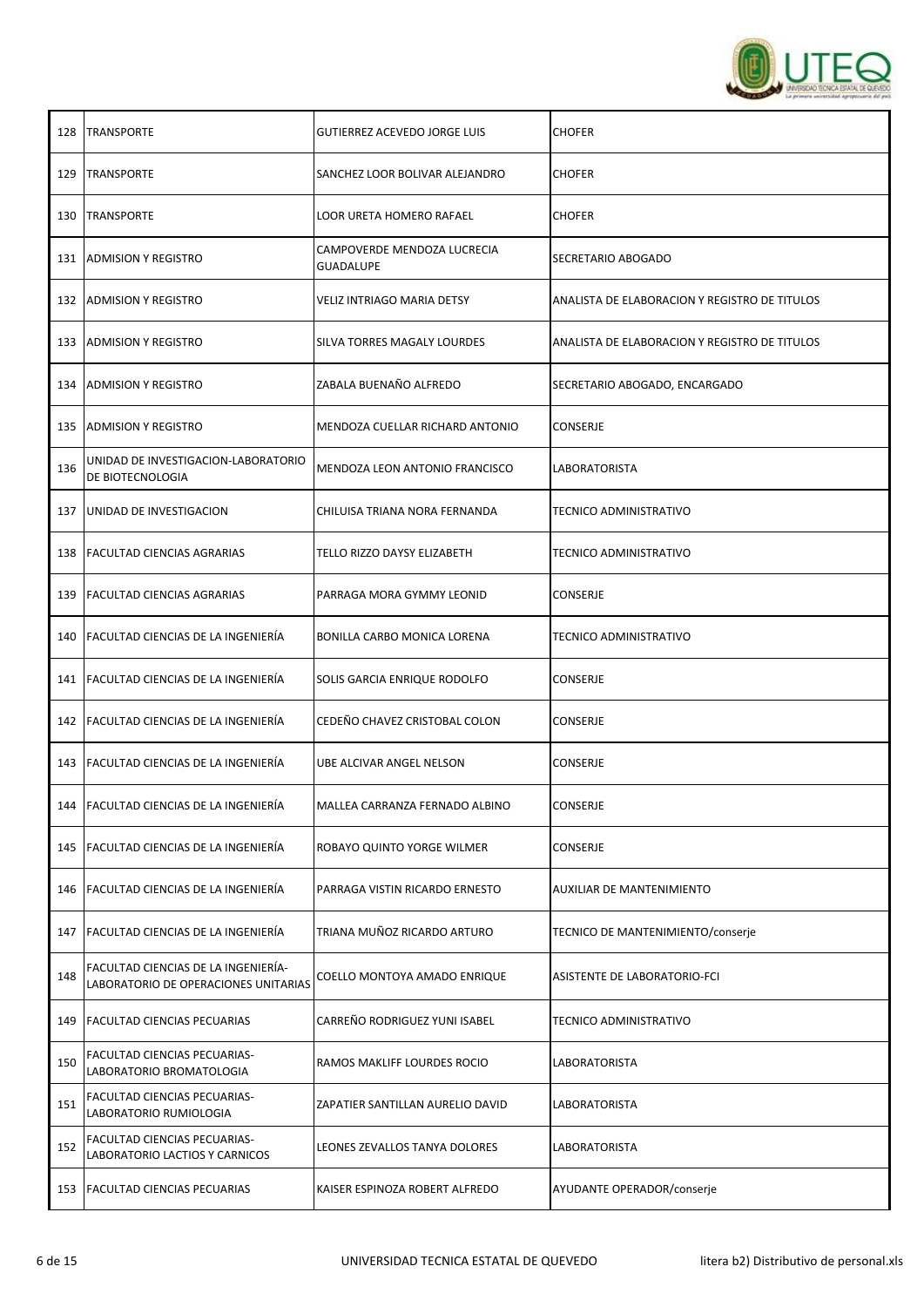

| 154 | <b>FACULTAD CIENCIAS PECUARIAS</b>                      | MENDIETA DELGADO LUIS GALO         | CONSERJE                                                |
|-----|---------------------------------------------------------|------------------------------------|---------------------------------------------------------|
| 155 | <b>FACULTAD CIENCIAS PECUARIAS</b>                      | FLORES MUÑOZ JAIME ENRIQUE         | CONSERJE                                                |
|     | 156 FACULTAD CIENCIAS PECUARIAS                         | VILLARROEL POSLIGUA JAVIER ORLANDO | CONSERJE                                                |
| 157 | <b>FACULTAD CIENCIAS PECUARIAS</b>                      | ALAVA ALCIVAR PEDRO LENIN          | <b>BIBLIOTECARIO</b>                                    |
|     | 158 FACULTAD CIENCIAS AMBIENTALES                       | DELGADO BLANCA NEFI                | TECNICO ADMINISTRATIVO                                  |
| 159 | FACULTAD CIENCIAS AMBIENTALES/FINCA<br><b>MORUCUMBA</b> | ARCOS AZA MANUEL ANTONIO           | TRABAJADOR AGRICOLA                                     |
|     | 160   FACULTAD CIENCIAS AMBIENTALES                     | BECERRIN BURGOS JUAN ROBERTO       | CONSERJE                                                |
| 161 | <b>FINCA LA REPRESA</b>                                 | BRIONES MONTECE DANIEL DOMINGO     | AUXILIIAR AGROPECUARIO                                  |
| 162 | <b>FINCA LA REPRESA</b>                                 | PAREDES QUINTO DIOMEDES ENRIQUE    | AUXILIIAR AGROPECUARIO                                  |
| 163 | <b>FACULTAD CIENCIAS AMBIENTALES</b>                    | SALDAÑA MORA FAUSTINO GERMAN       | CONSERJE                                                |
|     | 164 FACULTAD CIENCIAS AMBIENTALES                       | UBE ALCIVAR FLORENCIO ADOLFO       | CONSERJE                                                |
| 165 | <b>FACULTAD CIENCIAS EMPRESARIALES</b>                  | HUACON BUSTAMANTE OMAR DARWING     | TECNICO ADMINISTRATIVO                                  |
| 166 | <b>FACULTAD CIENCIAS EMPRESARIALES</b>                  | PILLIGUA VERA CARLOS ALBERTO       | COORDINADOR TALLER DE MADERA                            |
| 167 | <b>FACULTAD CIENCIAS EMPRESARIALES</b>                  | ROSADO MONTOYA SONIA ROCIO         | TECNICO ADMINISTRATIVO                                  |
| 168 | <b>FACULTAD CIENCIAS EMPRESARIALES</b>                  | MORALES MENDOZA VERONICA KARINA    | <b>OFICINISTA</b>                                       |
| 169 | <b>FACULTAD CIENCIAS EMPRESARIALES</b>                  | VERA TARIRA JAVIER MOISES          | CONSERJE                                                |
|     | 170 FACULTAD CIENCIAS EMPRESARIALES                     | MURIEL MOREIRA EPIFANIO DOMINGO    | CONSERJE                                                |
| 171 | <b>FACULTAD CIENCIAS EMPRESARIALES</b>                  | GARCIA BAJAÑA DARWIN JAVIER        | CONSERJE                                                |
| 172 | <b>FACULTAD CIENCIAS EMPRESARIALES</b>                  | MENOSCAL TOALA JULIO CESAR         | CONSERJE                                                |
| 173 | <b>FACULTAD CIENCIAS EMPRESARIALES</b>                  | ARANDA SANTACRUZ PEDRO JOFFRE      | CONSERJE                                                |
| 174 | UNIDAD ESTUDIOS A DISTANCIA                             | CARDENAS DAVILA JONATHAN           | <b>OFICINISTA</b>                                       |
| 175 | UNIDAD ESTUDIOS A DISTANCIA                             | MONTOYA MEDINA SANDRO YOVANY       | CONSERJE                                                |
| 176 | UNIDAD ESTUDIOS A DISTANCIA                             | SIG-TU VELIZ CARLOS SERGEI         | CONSERJE                                                |
| 177 | FACULTAD CIENCIAS AMBIENTALES-<br>LABORATORIO           | VARGAS SANCHEZ JOSE BENJAMIN       | ASISTENTE DE LABORATORIO (SUELOS Y AGUAS) FCAMBIENTALES |
| 178 | <b>FINCA LA MARIA</b>                                   | PINTO FERNANDEZ EDUARDO            | LIDER DE PRODUCCION                                     |
| 179 | <b>FINCA LA MARIA</b>                                   | TAMAY MONTOYA ANGEL GILBERTO       | ASISTENTE DE PRODUCCION                                 |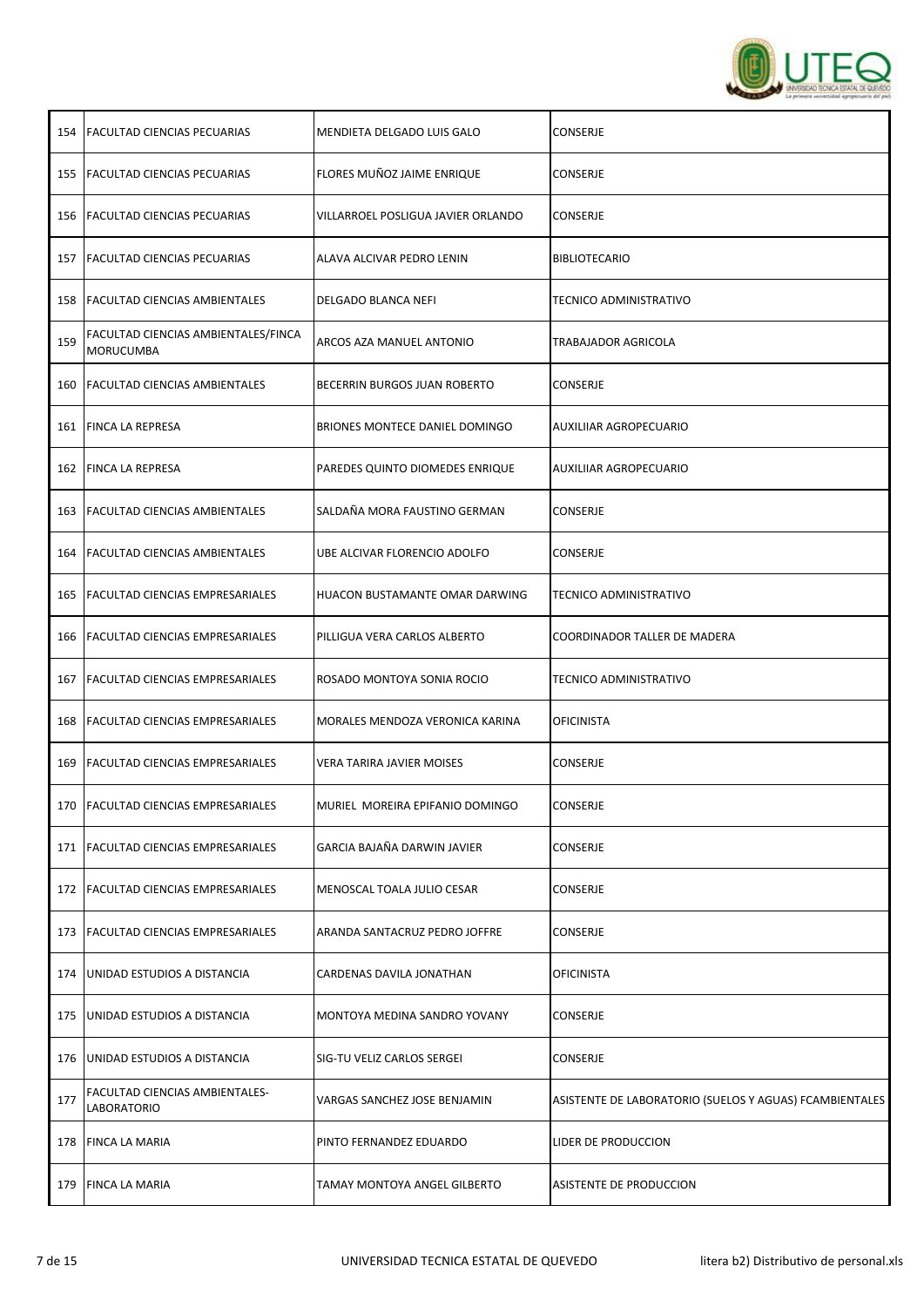

| 180 | <b>FINCA LA MARIA</b>   | BURGOS SOLORZANO ANDRES FRANCISCO   | TRABAJADOR AGRICOLA             |
|-----|-------------------------|-------------------------------------|---------------------------------|
|     | 181 FINCA LA MARIA      | CASTRO ALMEIDA JUAN IGNACIO         | TRABAJADOR AGRICOLA             |
|     | 182 FINCA LA MARIA      | FLORES MORAN GREGORIO HUNGRIA       | <b>TRABAJADOR AGRICOLA</b>      |
| 183 | <b>FINCA LA MARIA</b>   | FUENTES CARRRANZA HOLGER HIPOLITO   | AUXILIAR AGROPECARIO            |
|     | 184 FINCA LA MARIA      | MACIAS TUAREZ FREDDY ANTONIO        | TRABAJADOR AGRICOLA             |
| 185 | FINCA LA MARIA          | MERINO PINCAY ROBERTO KLEBER        | TRABAJADOR AGRICOLA             |
|     | 186 FINCA LA MARIA      | MOREIRA LOOR JOHAN INOCENTE         | TRABAJADOR AGRICOLA             |
| 187 | <b>FINCA LA MARIA</b>   | PEREZ ESPINOZA EUGENIO BASILIO      | AUXILIAR AGROPECARIO            |
| 188 | <b>FINCA LA MARIA</b>   | RODRIGUEZ FERNANDEZ PEDRO JAVIER    | TRABAJADOR AGRICOLA             |
| 189 | <b>FINCA LA MARIA</b>   | SELLAN SILVA ANGEL GREGORIO         | TRABAJADOR AGRICOLA             |
|     | 190 FINCA LA MARIA      | ZAMORA VINCES ARMANDO MELANIO       | TRABAJADOR AGRICOLA             |
| 191 | FINCA LA MARIA          | VERA REINA LORENZO ROSENDO          | TRABAJADOR AGRICOLA             |
|     | 192 FINCA LA MARIA      | BUENO TAPIA MAXIMO RUFINO           | TRABAJADOR AGRICOLA             |
| 193 | <b>FINCA LA MARIA</b>   | CASQUETE REINA WILFRIDO MARCELO     | TRABAJADOR AGRICOLA             |
|     | 194 FINCA LA MARIA      | CEDEÑO MERO DANNY DANIEL            | TRABAJADOR AGRICOLA             |
|     | 195 FINCA LA MARIA      | FUENTES CASTRO GERARDO ANDRES       | TRABAJADOR AGRICOLA             |
|     | 196 FINCA LA MARIA      | MORA QUINTANA HOLGER DARWIN         | TRABAJADOR AGRICOLA             |
| 197 | <b>FINCA LA MARIA</b>   | SUAREZ SOLIZ NELSON VADIS           | TRABAJADOR AGRICOLA             |
| 198 | <b>FINCA LA MARIA</b>   | OLVERA CADENA MANUEL ADRIANO        | TRABAJADOR AGRICOLA             |
| 199 | <b>FINCA LA MARIA</b>   | TARIRA OLVERA ISIDRO PERFECTO       | TRABAJADOR AGRICOLA             |
| 200 | <b>FINCA LA MARIA</b>   | <b>GURUMENDI TERAN CAIRO ISAAC</b>  | AYUDANTE OPERADOR               |
| 201 | <b>FINCA LA MARIA</b>   | CALDERON BARRI PEDRO ANTONIO        | OPERADOR DE MAQUINARIA AGRICOLA |
| 202 | <b>FINCA LA REPRESA</b> | CASTRO CHAMORRO WILSON ENRIQUE      | TRABAJADOR AGRICOLA             |
| 203 | <b>FINCA LA REPRESA</b> | MEZA OLVERA AGAPITO LEONIDAS        | TRABAJADOR AGRICOLA             |
|     | 204 FINCA LA REPRESA    | <b>BUSTE MENDEZ JORGE FRANCISCO</b> | TRABAJADOR AGRICOLA             |
|     | 205 FINCA LA REPRESA    | BRIONES MONTECE ISIDRO FRANCISCO    | TRABAJADOR AGRICOLA             |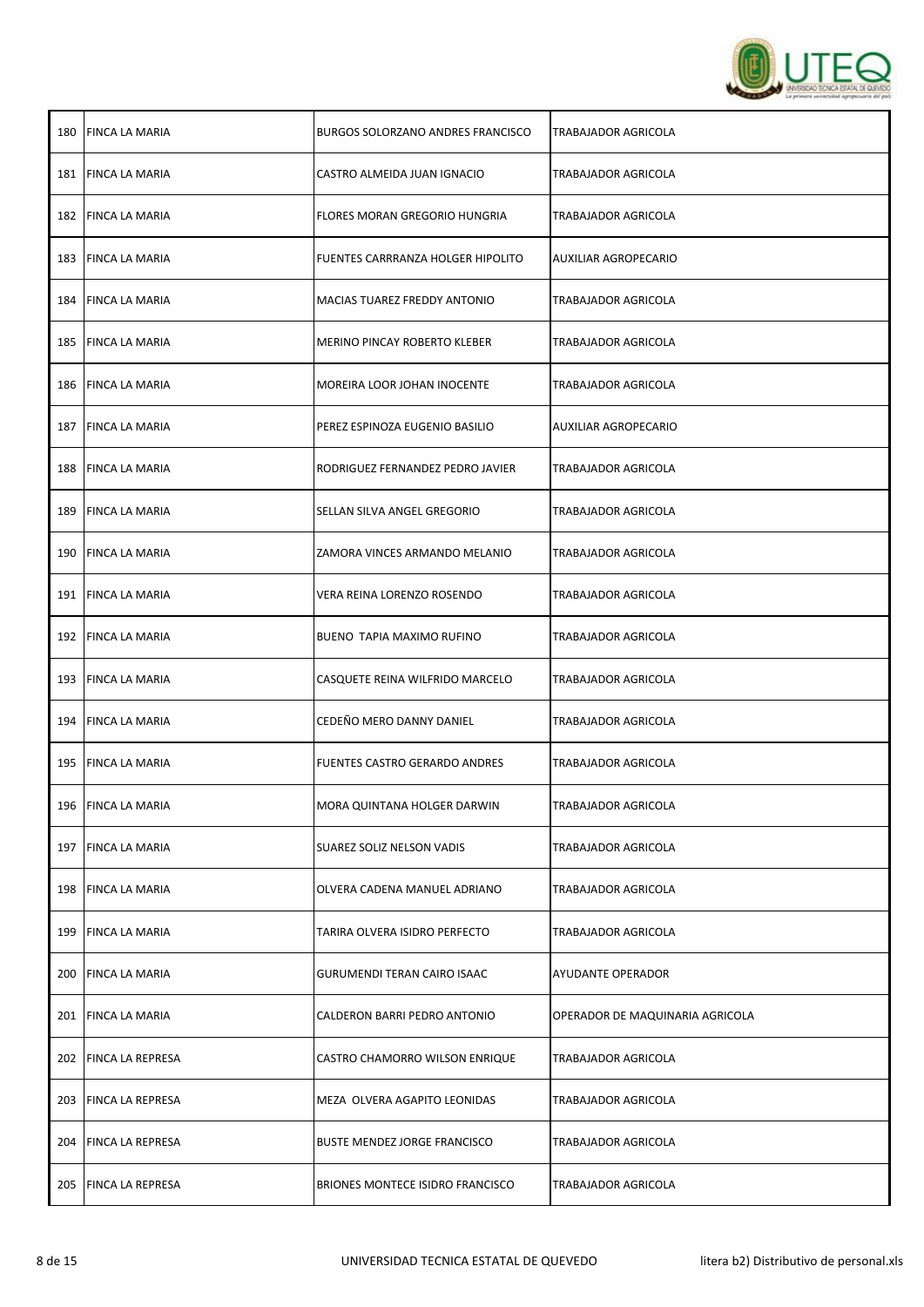

| 206 | <b>FINCA LA REPRESA</b>              | VARGAS SOLIS JIMMY JOSE                                                     | TRABAJADOR AGRICOLA                        |
|-----|--------------------------------------|-----------------------------------------------------------------------------|--------------------------------------------|
| 207 | <b>IDESARROLLO FISICO</b>            | ROBAYO MUÑOZ GERSSON PATRICIO                                               | LIDER DE DESARROLLO FISICO                 |
|     | 208   DESARROLLO FISICO              | SERPA ANGAMARCA DANNY RAUL                                                  | ANALISTA DE DESARROLLO FISICO              |
| 209 | <b>VINCULACION</b>                   | FARIAS VERGARA JENNY DOLORES                                                | PERSONAL DE APOYO 3 GRADO 3                |
|     | 210   VINCULACION                    | PALMA ALAVA PABLO ELVER                                                     | TECNICO DE VINCULACION                     |
|     | 211 VINCULACION                      | CRUZ ROSERO EDWIN WILMER                                                    | <b>TECNICO DOCENTE</b>                     |
|     | 212   FACULTAD CIENCIAS AGRARIAS     | ABASOLO PACHECO FERNANDO                                                    | PROFESOR TITULAR AGREGADO NIVEL 1 GRADO 3  |
|     | 213 FACULTAD CIENCIAS AGRARIAS       | CAMPI ORTIZ WELLINGTON DAVID                                                | PROFESOR TITULAR PRINCIPAL                 |
|     | 214   FACULTAD CIENCIAS AGRARIAS     | CANCHIGNIA MARTINEZ HAYRON FABRICIO                                         | PROFESOR TITULAR PRINCIPAL NIVEL 1 GRADO 6 |
| 215 | <b>FACULTAD CIENCIAS AGRARIAS</b>    | CARRANZA CUSME SANTIAGO ROBERTO                                             | PROFESOR TITULAR PRINCIPAL                 |
|     | 216   FACULTAD CIENCIAS AGRARIAS     | <b>GAIBOR FERNANDEZ RAMIRO</b>                                              | PROFESOR TITULAR AGREGADO NIVEL 1 GRADO 3  |
| 217 | <b>FACULTAD CIENCIAS AGRARIAS</b>    | <b>GRANADOS RIVAS YANILA ESTHER</b>                                         | PROFESOR TITULAR AGREGADO NIVEL 1 GRADO 3  |
|     | 218 FACULTAD CIENCIAS AGRARIAS       | MATA ANCHUNDIA DEYANIRA DIGNA                                               | PROFESOR TITULAR PRINCIPAL                 |
| 219 | <b>FACULTAD CIENCIAS AGRARIAS</b>    | PLAZA ZAMBRANO PAULA MARISOL                                                | PROFESOR TITULAR PRINCIPAL                 |
|     | 220 FACULTAD CIENCIAS AGRARIAS       | RAMOS MARTINEZ FLAVIO RAUL                                                  | PROFESOR TITULAR PRINCIPAL                 |
| 221 | <b>FACULTAD CIENCIAS AGRARIAS</b>    | SAUCEDO AGUIAR SILVIA GICELA                                                | PROFESOR TITULAR PRINCIPAL                 |
|     | 222   FACULTAD CIENCIAS AGRARIAS     | SIMBA OCHOA LUIS FERNANDO                                                   | <b>PROFESOR TITULAR PRINCIPAL</b>          |
| 223 | FACULTAD CIENCIAS AMBIENTALES        | CADME AREVALO MARIA LORENA                                                  | PROFESOR TITULAR AGREGADO NIVEL 1 GRADO 3  |
| 224 | <b>FACULTAD CIENCIAS AMBIENTALES</b> | BELEZACA PINARGOTE CARLOS                                                   | PROFESOR TITULAR AUXILIAR NIVEL 2 GRADO 2  |
| 225 | <b>FACULTAD CIENCIAS AMBIENTALES</b> | CONTRERAS MOSQUERA FRANCISCA<br><b>ETELVINA</b>                             | PROFESOR TITULAR AGREGADO NIVEL 1 GRADO 3  |
| 226 | <b>FACULTAD CIENCIAS AMBIENTALES</b> | CRESPO GUTIERREZ ROMMEL SANTIAGO                                            | PROFESOR TITULAR AGREGADO NIVEL 1 GRADO 3  |
| 227 | <b>FACULTAD CIENCIAS AMBIENTALES</b> | <b>CUASQUER FUEL JOSE ELIAS</b>                                             | PROFESOR TITULAR PRINCIPAL                 |
| 228 | <b>FACULTAD CIENCIAS AMBIENTALES</b> | <b>FERRER SANCHEZ YARELYS</b>                                               | PROFESOR TITULAR AGREGADO NIVEL 1 GRADO 3  |
| 229 | <b>FACULTAD CIENCIAS AMBIENTALES</b> | GOMEZCOELLO ZUÑIGA HECTOR AVELINO                                           | PROFESOR TITULAR PRINCIPAL                 |
|     | 230   FACULTAD CIENCIAS AMBIENTALES  | <b>GONZALEZ OSORIO BETTY BEATRIZ</b>                                        | PROFESOR TITULAR PRINCIPAL NIVEL 1 GRADO 6 |
|     | 231 FACULTAD CIENCIAS AMBIENTALES    | MARTINEZ CHEVEZ MALENA (LICENCIA<br>S/SUELDO desde 17/04/2018 por estudios) | PROFESOR TITULAR AUXILIAR NIVEL 1 GRADO 1  |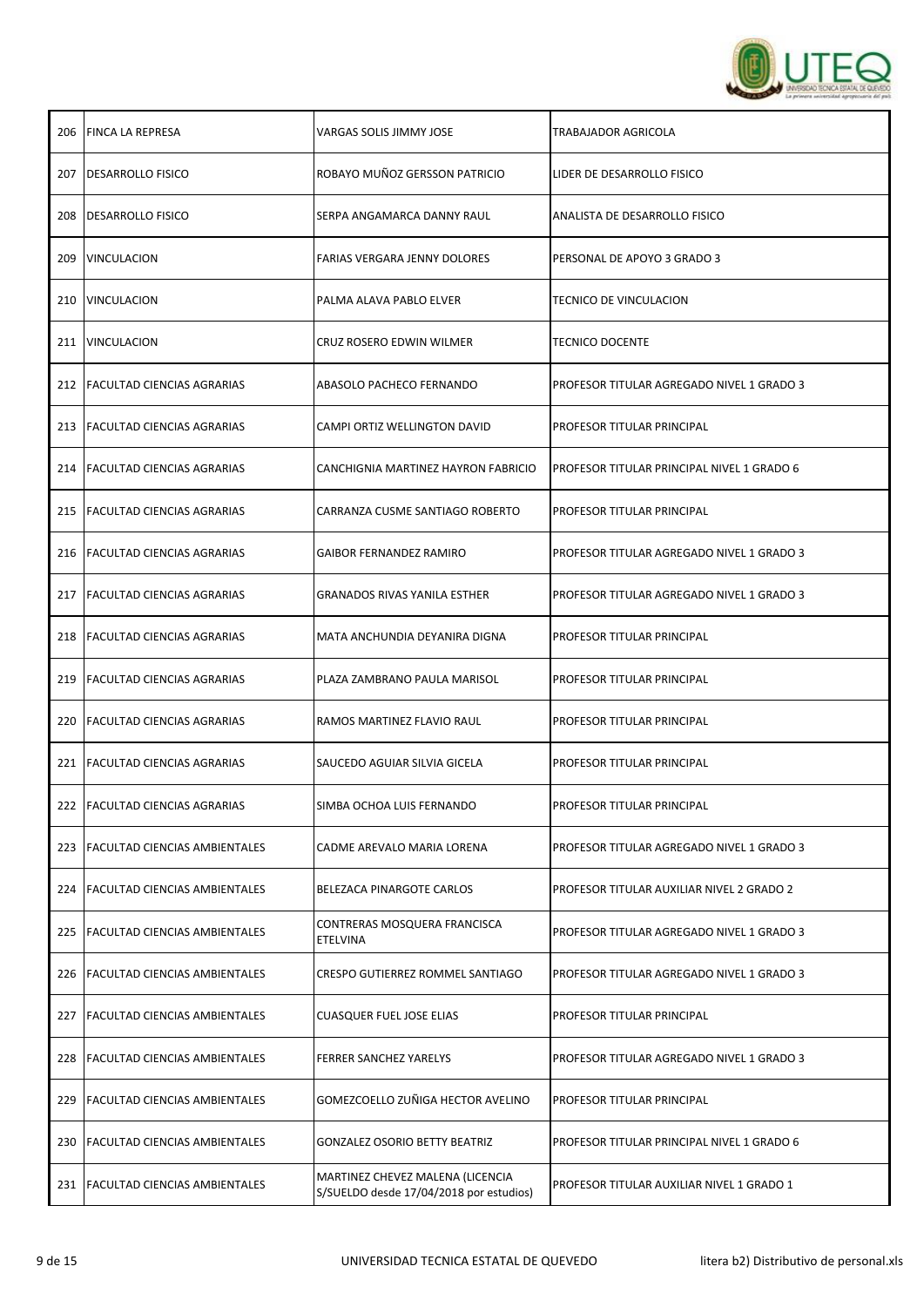

|     | 232 FACULTAD CIENCIAS AMBIENTALES        | MORANTE CARRIEL JAIME ALFREDO                                          | PROFESOR TITULAR PRINCIPAL NIVEL 1 GRADO 6 |
|-----|------------------------------------------|------------------------------------------------------------------------|--------------------------------------------|
|     | 233 FACULTAD CIENCIAS AMBIENTALES        | MORENO CEDEÑO CESIL RODRIGO RASHID                                     | PROFESOR TITULAR PRINCIPAL                 |
|     | 234 FACULTAD CIENCIAS AMBIENTALES        | MUÑOZ MARCILLO JOSE LUIS                                               | PROFESOR TITULAR AGREGADO NIVEL 1 GRADO 3  |
|     | 235   FACULTAD CIENCIAS AMBIENTALES      | NIETO RODRIGUEZ JOSE ENRIQUE                                           | PROFESOR TITULAR PRINCIPAL NIVEL 1 GRADO 6 |
|     | 236 FACULTAD CIENCIAS AMBIENTALES        | RAMIREZ HUILA GARIS QUINTILIANO                                        | PROFESOR TITULAR PRINCIPAL                 |
| 237 | <b>FACULTAD CIENCIAS AMBIENTALES</b>     | SUATUNCE CUNUHAY JOSE PEDRO                                            | PROFESOR TITULAR PRINCIPAL                 |
| 238 | <b>FACULTAD CIENCIAS AMBIENTALES</b>     | TAY HING CAJAS CECILIA CAROLINA                                        | PROFESOR TITULAR AGREGADO NIVEL 1 GRADO 3  |
| 239 | <b>FACULTAD CIENCIAS AMBIENTALES</b>     | TROYA ZAMBRANO MELCHOR FIDEL                                           | PROFESOR TITULAR PRINCIPAL                 |
| 240 | <b>FACULTAD CIENCIAS AMBIENTALES</b>     | VLASSOVA LIDIA                                                         | PROFESOR TITULAR PRINCIPAL NIVEL 1 GRADO 6 |
|     | 241   FACULTAD CIENCIAS AMBIENTALES      | VALVERDE MOREIRA HECTOR ENRIQUE                                        | PROFESOR TITULAR AGREGADO NIVEL 1 GRADO 3  |
|     | 242 FACULTAD CIENCIAS DE LA INGENIERÍA   | ARAGUNDI VELARDE JEFFERSON GUSTAVO                                     | PROFESOR TITULAR AGREGADO NIVEL 1 GRADO 3  |
| 243 | FACULTAD CIENCIAS DE LA INGENIERÍA       | BARZOLA MIRANDA SONIA                                                  | PROFESOR TITULAR PRINCIPAL                 |
|     | 244 FACULTAD CIENCIAS DE LA INGENIERÍA   | CABRERA VARGAS SEGUNDO ARTURO                                          | PROFESOR TITULAR PRINCIPAL                 |
|     |                                          |                                                                        |                                            |
|     | 245   FACULTAD CIENCIAS DE LA INGENIERÍA | CEVALLOS MUÑOZ OMAR ARTURO                                             | PROFESOR TITULAR PRINCIPAL                 |
|     | 246   FACULTAD CIENCIAS DE LA INGENIERÍA | DIAZ MACIAS EFRAIN EVARISTO                                            | PROFESOR TITULAR PRINCIPAL                 |
|     | 247   FACULTAD CIENCIAS DE LA INGENIERÍA | ERAZO MORETA ORLANDO RANIRO                                            | PROFESOR TITULAR AGREGADO NIVEL 1 GRADO 3  |
|     | 248 FACULTAD CIENCIAS DE LA INGENIERÍA   | GUERRERO ULLOA GLEISTON CICERON                                        | PROFESOR TITULAR AUXILIAR NIVEL 1 GRADO 1  |
| 249 | FACULTAD CIENCIAS DE LA INGENIERÍA       | INTRIAGO ZAMORA PEDRO NAPOLEON                                         | PROFESOR TITULAR AGREGADO NIVEL 1 GRADO 3  |
|     | 250 FACULTAD CIENCIAS DE LA INGENIERÍA   | JARAMILLO CHUQUI IVAN FREDDY                                           | PROFESOR TITULAR PRINCIPAL                 |
|     | 251 FACULTAD CIENCIAS DE LA INGENIERÍA   | LLERENA GUEVARA LUCRECIA ALEJANDRINA<br>(licencia sin sueldo estudios) | PROFESOR TITULAR AUXILIAR NIVEL 1 GRADO 1  |
|     | 252 FACULTAD CIENCIAS DE LA INGENIERÍA   | MARQUEZ DE LA PLATA MONTIEL CARLOS<br><b>VICENTE</b>                   | PROFESOR TITULAR PRINCIPAL                 |
| 253 | FACULTAD CIENCIAS DE LA INGENIERÍA       | MEDINA MOREIRA DUBER SEGUNDO                                           | PROFESOR TITULAR PRINCIPAL                 |
|     | 254   FACULTAD CIENCIAS DE LA INGENIERÍA | MERA CHINGA LUIS ENRIQUE                                               | PROFESOR TITULAR AGREGADO NIVEL 1 GRADO 3  |
| 255 | FACULTAD CIENCIAS DE LA INGENIERÍA       | MEDINA VILLACIS MARLENE                                                | PROFESOR TITULAR AGREGADO NIVEL 1 GRADO 3  |
| 256 | FACULTAD CIENCIAS DE LA INGENIERÍA       | MONTALVO ROBALINO MIGUEL ANGEL                                         | PROFESOR TITULAR AGREGADO NIVEL 1 GRADO 3  |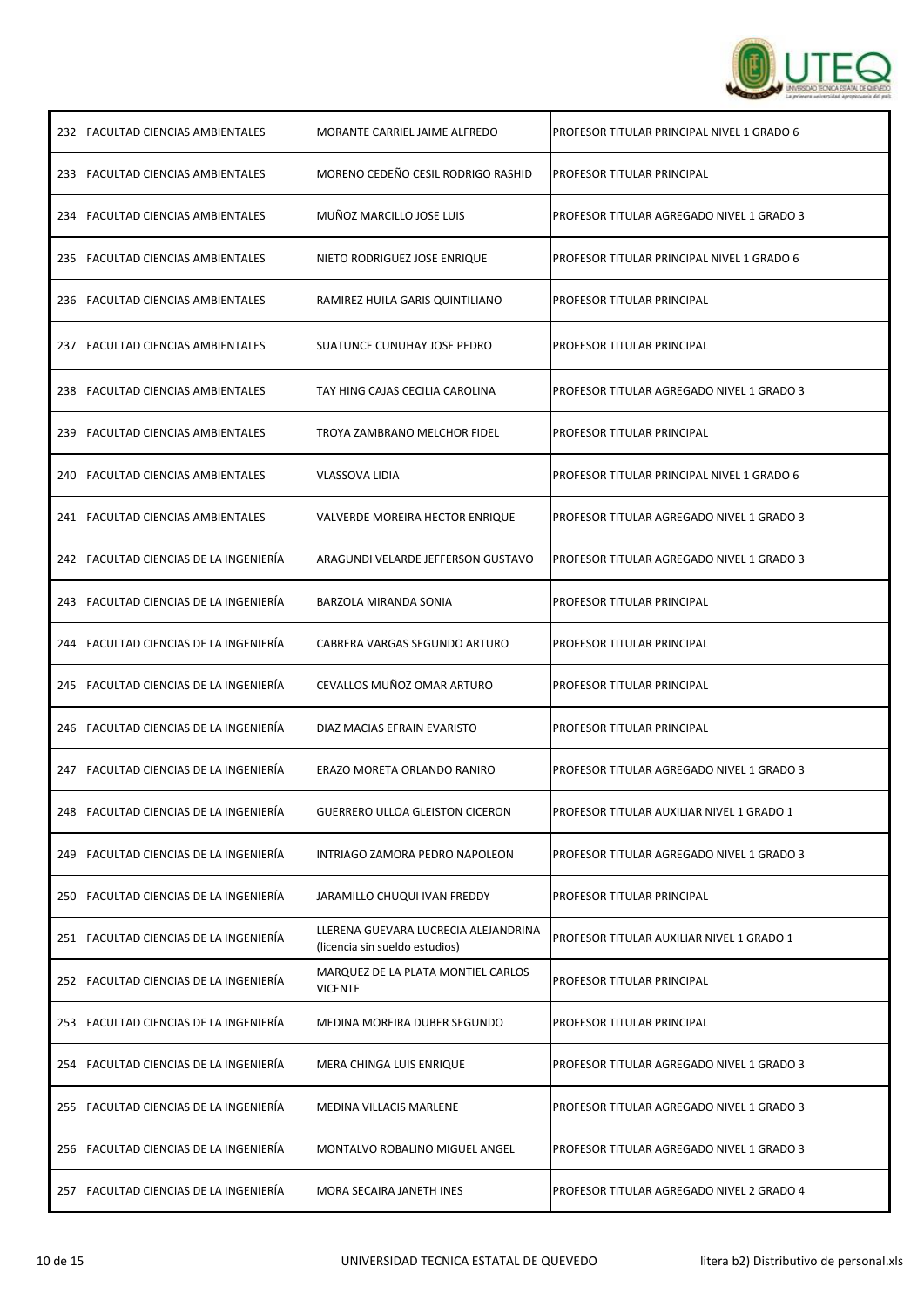

| 258 | <b>FACULTAD CIENCIAS DE LA INGENIERÍA</b> |                                                                              | MOREIRA MENENDEZ MERCEDES CLEOPATRA PROFESOR TITULAR AGREGADO NIVEL 1 GRADO 3 |
|-----|-------------------------------------------|------------------------------------------------------------------------------|-------------------------------------------------------------------------------|
|     | 259 FACULTAD CIENCIAS DE LA INGENIERÍA    | NEIRA MOSQUERA JUAN ALEJANDRO                                                | PROFESOR TITULAR AGREGADO NIVEL 3 GRADO 5                                     |
|     | 260 FACULTAD CIENCIAS DE LA INGENIERÍA    | RAMIREZ CHAVEZ ELICEO                                                        | PROFESOR TITULAR AUXILIAR NIVEL 1 GRADO 1                                     |
|     | 261 FACULTAD CIENCIAS DE LA INGENIERÍA    | TORRES BOLAÑOS MARJORI TAHIMY<br>MARGARITA                                   | PROFESOR TITULAR AUXILIAR NIVEL 1 GRADO 1                                     |
|     | 262 FACULTAD CIENCIAS DE LA INGENIERÍA    | <b>VELIZ AGUILAR MARISOL BETTY</b>                                           | PROFESOR TITULAR PRINCIPAL                                                    |
|     | 263 FACULTAD CIENCIAS DE LA INGENIERÍA    | VICUÑA PINO ARIOSTO EUGENIO                                                  | PROFESOR TITULAR AGREGADO NIVEL 1 GRADO 3                                     |
|     | 264 FACULTAD CIENCIAS DE LA INGENIERÍA    | OSORIO SANCHEZ ANA VERONICA                                                  | PROFESOR TITULAR AGREGADO NIVEL 1 GRADO 3                                     |
|     | 265   FACULTAD CIENCIAS EMPRESARIALES     | AGUIRRE VALVERDE DENNIS GUILLERMO                                            | PROFESOR TITULAR PRINCIPAL                                                    |
|     | 266 FACULTAD CIENCIAS EMPRESARIALES       | ANGAMARCA IZQUIERDO GUILLERMO<br><b>REMIGIO</b>                              | PROFESOR TITULAR PRINCIPAL                                                    |
|     | 267   FACULTAD CIENCIAS EMPRESARIALES     | AREVALO BRIONES KARINA PATRICIA                                              | PROFESOR TITULAR AGREGADO NIVEL 1 GRADO 3                                     |
|     | 268 FACULTAD CIENCIAS EMPRESARIALES       | BAEZ OÑATE MARCOS VINICIO                                                    | PROFESOR TITULAR PRINCIPAL                                                    |
|     | 269   FACULTAD CIENCIAS EMPRESARIALES     | BAYAS VACA VICTOR HUGO                                                       | PROFESOR TITULAR PRINCIPAL                                                    |
|     | 270 FACULTAD CIENCIAS EMPRESARIALES       | BOZA VALLE JHON ALEJANDRO                                                    | PROFESOR TITULAR PRINCIPAL NIVEL 1 GRADO 6                                    |
|     | 271 FACULTAD CIENCIAS EMPRESARIALES       | BRITO AVILA ANGEL ORLANDO                                                    | PROFESOR TITULAR PRINCIPAL                                                    |
|     | 272   FACULTAD CIENCIAS EMPRESARIALES     | BUCHELI ESPINOZA NELSON XAVIER                                               | PROFESOR TITULAR PRINCIPAL                                                    |
|     | 273   FACULTAD CIENCIAS EMPRESARIALES     | <b>BUSTAMANTE FUENTES COLON SILVINO</b>                                      | PROFESOR TITULAR PRINCIPAL                                                    |
|     | 274   FACULTAD CIENCIAS EMPRESARIALES     | MALDONADO CASTRO JENNY                                                       | PROFESOR PRINCIPAL ESCALAFÓN PREVIO                                           |
| 275 | <b>FACULTAD CIENCIAS EMPRESARIALES</b>    | CASTRO TOMALA FRANKLIN FIDEL                                                 | PROFESOR TITULAR PRINCIPAL                                                    |
|     | 276 FACULTAD CIENCIAS EMPRESARIALES       | CEREZO SEGOVIA BADIE ANNERIS                                                 | PROFESOR TITULAR AGREGADO NIVEL 1 GRADO 3                                     |
| 277 | <b>FACULTAD CIENCIAS EMPRESARIALES</b>    | CEREZO SEGOVIA GERONIMO WILSON                                               | PROFESOR TITULAR PRINCIPAL                                                    |
|     | 278   FACULTAD CIENCIAS EMPRESARIALES     | GALLARDO HAON WASHINGTON RAMIRO                                              | PROFESOR TITULAR PRINCIPAL                                                    |
| 279 | <b>FACULTAD CIENCIAS EMPRESARIALES</b>    | GONZAGA SARMIENTO LUIS EDUARDO                                               | PROFESOR TITULAR PRINCIPAL                                                    |
| 280 | <b>FACULTAD CIENCIAS EMPRESARIALES</b>    | HARO GAVIDIA MARCELO GONZALO                                                 | PROFESOR TITULAR AGREGADO NIVEL 1 GRADO 3                                     |
| 281 | <b>FACULTAD CIENCIAS EMPRESARIALES</b>    | HERRERA VACA MIGUEL ANGEL                                                    | PROFESOR TITULAR PRINCIPAL                                                    |
|     | 282   FACULTAD CIENCIAS EMPRESARIALES     | INTRIAGO ZAMORA ENRIQUE NARCISO                                              | PROFESOR TITULAR PRINCIPAL                                                    |
| 283 | <b>FACULTAD CIENCIAS EMPRESARIALES</b>    | LITARDO CAICEDO CESAR ERNESTO (licencia<br>sin sueldo comision de servicios) | PROFESOR TITULAR AUXILIAR                                                     |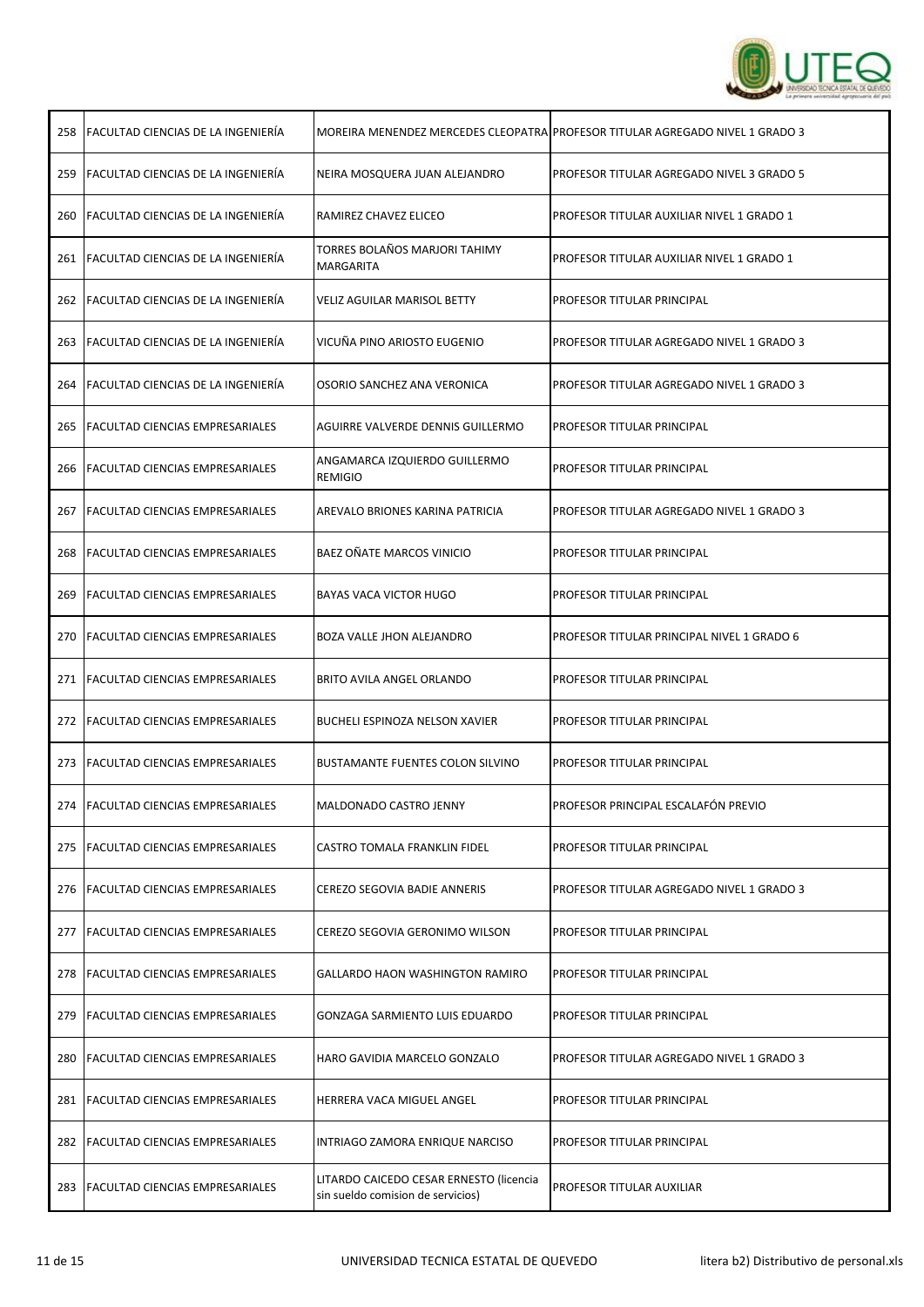

| 284 | <b>FACULTAD CIENCIAS EMPRESARIALES</b> | MACIAS ESPAÑA GALO HENRY                                            | PROFESOR TITULAR PRINCIPAL                 |
|-----|----------------------------------------|---------------------------------------------------------------------|--------------------------------------------|
| 285 | <b>FACULTAD CIENCIAS EMPRESARIALES</b> | MANJARREZ FUENTES NELLY NARCISA                                     | PROFESOR TITULAR PRINCIPAL                 |
| 286 | <b>FACULTAD CIENCIAS EMPRESARIALES</b> | MONCAYO CARREÑO OSCAR FABIAN                                        | PROFESOR TITULAR AGREGADO NIVEL 1 GRADO 3  |
| 287 | <b>FACULTAD CIENCIAS EMPRESARIALES</b> | MUÑOZ HEREDIA CESAR ENRIQUE                                         | PROFESOR TITULAR PRINCIPAL                 |
| 288 | <b>FACULTAD CIENCIAS EMPRESARIALES</b> | MUÑOZ MACÍAS SANDRA CECILIA                                         | PROFESOR TITULAR AGREGADO NIVEL 1 GRADO 3  |
| 289 | FACULTAD CIENCIAS EMPRESARIALES        | MARTINEZ MEDINA CARLOS MANUEL                                       | PROFESOR TITULAR PRINCIPAL                 |
| 290 | <b>FACULTAD CIENCIAS EMPRESARIALES</b> | MUÑOZ RODRIGUEZ RAFAEL JACINTO                                      | PROFESOR TITULAR PRINCIPAL                 |
| 291 | <b>FACULTAD CIENCIAS EMPRESARIALES</b> | PACHAR LOPEZ MARIA AUXILIADORA                                      | PROFESOR TITULAR AGREGADO NIVEL 1 GRADO 3  |
| 292 | <b>FACULTAD CIENCIAS EMPRESARIALES</b> | PARRA SILVA PABLO ALBERTO                                           | PROFESOR TITULAR PRINCIPAL                 |
| 293 | <b>FACULTAD CIENCIAS EMPRESARIALES</b> | PEREZ AREVALO MARIO ALEJANDRO                                       | PROFESOR TITULAR PRINCIPAL                 |
| 294 | <b>FACULTAD CIENCIAS EMPRESARIALES</b> | PEREZ JUEZ ERNESTO JAVIER                                           | PROFESOR TITULAR PRINCIPAL                 |
| 295 | <b>FACULTAD CIENCIAS EMPRESARIALES</b> | COBO LITARDO ELSYE TERESA                                           | PROFESOR TITULAR AGREGADO NIVEL 1 GRADO 3  |
| 296 | <b>FACULTAD CIENCIAS EMPRESARIALES</b> | PURCACHI AGUIRRE WALTHER BOANERGE                                   | PROFESOR TITULAR PRINCIPAL                 |
| 297 | <b>FACULTAD CIENCIAS EMPRESARIALES</b> | RAMIREZ CHAVEZ MAXIMO ABEL (LICENCIA<br>SIN REMUNERACION)           | PROFESOR TITULAR PRINCIPAL                 |
| 298 | <b>FACULTAD CIENCIAS EMPRESARIALES</b> | REYES BERMEO MARIANA DEL ROCIO                                      | PROFESOR TITULAR AUXILIAR NIVEL 1 GRADO 1  |
| 299 | <b>FACULTAD CIENCIAS EMPRESARIALES</b> | REYES CEVALLOS MAGALY NARCISA DE JESUS   PROFESOR TITULAR PRINCIPAL |                                            |
|     | 300   FACULTAD CIENCIAS EMPRESARIALES  | RIZO ZAMORA ANGELA FRESIA                                           | PROFESOR TITULAR PRINCIPAL                 |
| 301 | <b>FACULTAD CIENCIAS EMPRESARIALES</b> | TACHONG ALENCASTRO LAURA                                            | PROFESOR TITULAR AGREGADO NIVEL 1 GRADO 3  |
| 302 | <b>FACULTAD CIENCIAS EMPRESARIALES</b> | TORRES SEGARRA CARLOS VICENTE                                       | PROFESOR TITULAR PRINCIPAL                 |
| 303 | <b>FACULTAD CIENCIAS EMPRESARIALES</b> | VELASCO BARAHONA VICTORIA BIRMANIA                                  | PROFESOR TITULAR PRINCIPAL                 |
| 304 | <b>FACULTAD CIENCIAS EMPRESARIALES</b> | VERA VALDIVIEZO NIVALDO APOLONIDES                                  | <b>PROFESOR TITULAR PRINCIPAL</b>          |
| 305 | <b>FACULTAD CIENCIAS EMPRESARIALES</b> | VILLALVA ABARCA GUALBERTO RAFAEL                                    | <b>PROFESOR TITULAR PRINCIPAL</b>          |
| 306 | <b>FACULTAD CIENCIAS EMPRESARIALES</b> | YELA BURGOS ROGER TOMAS                                             | PROFESOR TITULAR PRINCIPAL                 |
| 307 | <b>FACULTAD CIENCIAS EMPRESARIALES</b> | ZAMBRANO CARLOS EDISON                                              | PROFESOR TITULAR PRINCIPAL NIVEL 1 GRADO 6 |
| 308 | <b>FACULTAD CIENCIAS EMPRESARIALES</b> | ZAMBRANO MEDRANDA LUIS AMABLE                                       | PROFESOR TITULAR PRINCIPAL                 |
| 309 | <b>FACULTAD CIENCIAS PECUARIAS</b>     | AGUIRRE VALVERDE CARLOS MIGUEL                                      | <b>PROFESOR TITULAR PRINCIPAL</b>          |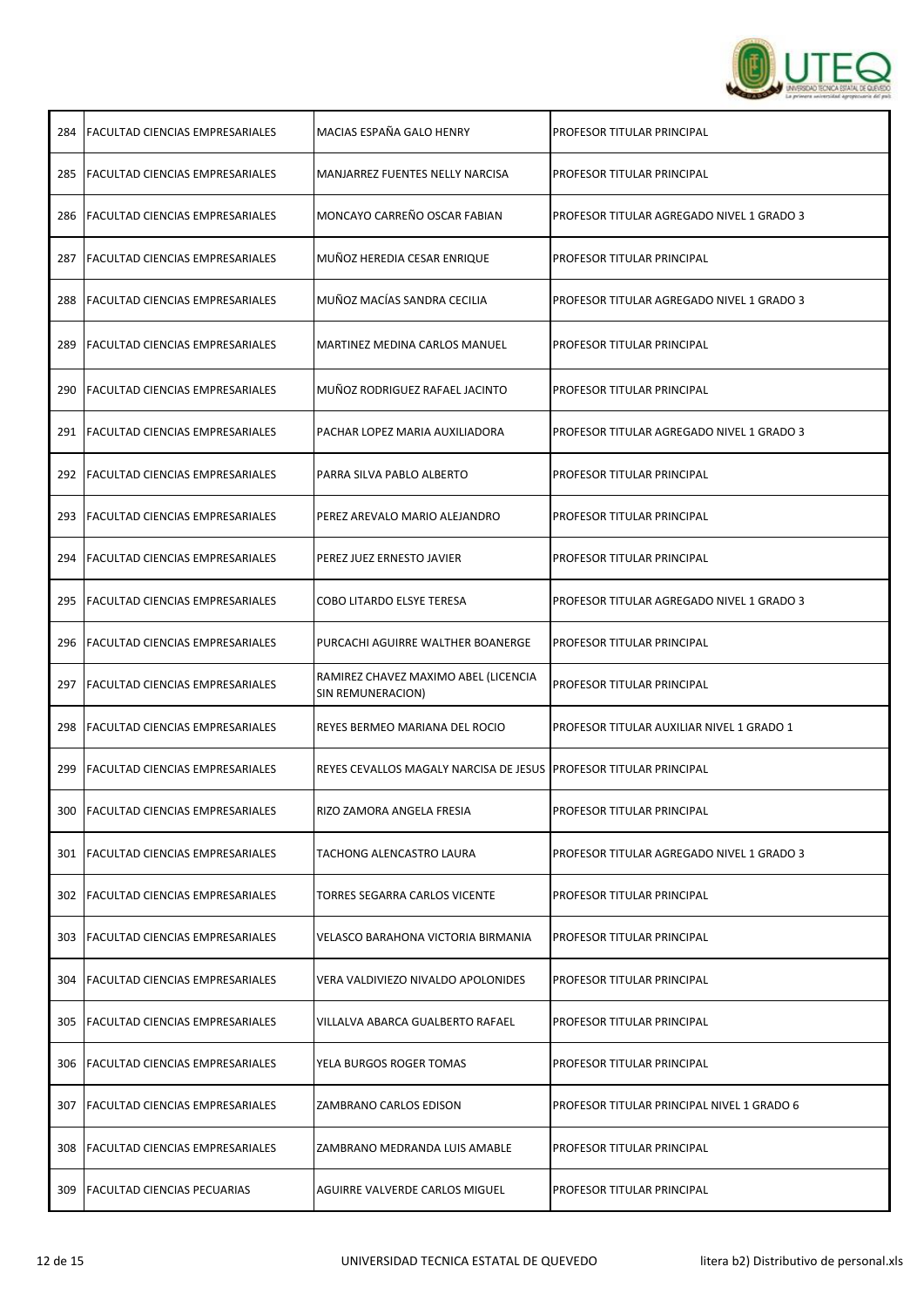

|     | 310   FACULTAD CIENCIAS PECUARIAS   | ARGUELLO NUÑEZ TITO GERMAN             | PROFESOR TITULAR AGREGADO                  |
|-----|-------------------------------------|----------------------------------------|--------------------------------------------|
|     | 311 FACULTAD CIENCIAS PECUARIAS     | AVELLANEDA CEVALLOS JUAN HUMBERTO      | PROFESOR TITULAR PRINCIPAL NIVEL 1 GRADO 6 |
|     | 312 FACULTAD CIENCIAS PECUARIAS     | ESTUPIÑAN VELIZ KLEBER ANTONIO         | PROFESOR TITULAR PRINCIPAL                 |
|     | 313 FACULTAD CIENCIAS PECUARIAS     | GODOY ESPINOZA VICTOR HUGO             | PROFESOR TITULAR AGREGADO NIVEL 1 GRADO 3  |
|     | 314   FACULTAD CIENCIAS PECUARIAS   | GONZALEZ VELEZ MARTIN ARMANDO          | PROFESOR TITULAR AGREGADO NIVEL 1 GRADO 3  |
|     | 315   FACULTAD CIENCIAS PECUARIAS   | HERRERA GALLO SANTOS MAGDALENA         | PROFESOR TITULAR PRINCIPAL NIVEL 1 GRADO 6 |
|     | 316 FACULTAD CIENCIAS PECUARIAS     | JACOME LOPEZ GERMAN ALEXANDER          | PROFESOR TITULAR PRINCIPAL                 |
| 317 | <b>FACULTAD CIENCIAS PECUARIAS</b>  | <b>MAZON PAREDES CARLOS</b>            | PROFESOR TITULAR PRINCIPAL                 |
|     | 318 FACULTAD CIENCIAS PECUARIAS     | MAZON PAREDES EDISON JACINTO           | PROFESOR TITULAR PRINCIPAL                 |
| 319 | <b>FACULTAD CIENCIAS PECUARIAS</b>  | MESTANZA UQUILLAS CAMILO ALEXANDER     | PROFESOR TITULAR AGREGADO NIVEL 1 GRADO 3  |
|     | 320 FACULTAD CIENCIAS PECUARIAS     | MUÑOZ RODRIGUEZ JORGE GEOVANNY         | PROFESOR TITULAR PRINCIPAL                 |
|     | 321   FACULTAD CIENCIAS PECUARIAS   | PELAEZ MENDOZA FRANKLIN RODRIGO        | PROFESOR TITULAR AGREGADO NIVEL 1 GRADO 3  |
|     | 322 FACULTAD CIENCIAS PECUARIAS     | PINARGOTE MENDOZA EDGAR RODOLFO        | PROFESOR TITULAR AGREGADO NIVEL 3 GRADO 5  |
|     | 323   FACULTAD CIENCIAS PECUARIAS   | RODRIGUEZ TOBAR JORGE MAGNO            | PROFESOR TITULAR PRINCIPAL                 |
|     | 324   FACULTAD CIENCIAS PECUARIAS   | ROMERO ROMERO JOSE MIGUEL              | PROFESOR TITULAR PRINCIPAL                 |
|     | 325 FACULTAD CIENCIAS PECUARIAS     | SANCHEZ LAIÑO ADOLFO RODOLFO           | PROFESOR TITULAR PRINCIPAL                 |
|     | 326 FACULTAD CIENCIAS PECUARIAS     | TORRES NAVARRETE ENMA DANIELLY         | <b>PROFESOR TITULAR PRINCIPAL</b>          |
|     | 327 IFACULTAD CIENCIAS PECUARIAS    | MONTENEGRO VIVAS LEON BOLIVAR          | PROFESOR TITULAR PRINCIPAL                 |
|     | 328 FACULTAD CIENCIAS PECUARIAS     | TUAREZ COBEÑA JOSE AURELIO             | PROFESOR TITULAR PRINCIPAL                 |
| 329 |                                     |                                        |                                            |
|     | <b>FACULTAD CIENCIAS PECUARIAS</b>  | VASCO MORA DIANA LUCIA                 | PROFESOR TITULAR AGREGADO NIVEL 3 GRADO 5  |
|     | 330 IFACULTAD CIENCIAS PECUARIAS    | VASCONEZ MONTUFAR GREGORIO<br>HUMBERTO | PROFESOR TITULAR AGREGADO NIVEL 1 GRADO 3  |
|     | 331   FACULTAD CIENCIAS PECUARIAS   | ZAMBRANO GRACIA DELSITO DIFILO         | PROFESOR TITULAR PRINCIPAL NIVEL 1 GRADO 6 |
|     | 332 FACULTAD CIENCIAS PECUARIAS     | MACIAS VELIZ JOSE NOLBERTO             | <b>TECNICO DOCENTE</b>                     |
| 333 | JUNIDAD DE ESTUDIOS A DISTANCIA     | ALVAREZ PERDOMO GUIDO RODOLFO          | PROFESOR TITULAR AGREGADO NIVEL 1 GRADO 3  |
|     | 334 JUNIDAD DE ESTUDIOS A DISTANCIA | CEDEÑO BRIONES ALEX GEOVANNY           | PROFESOR TITULAR AUXILIAR NIVEL 1 GRADO 1  |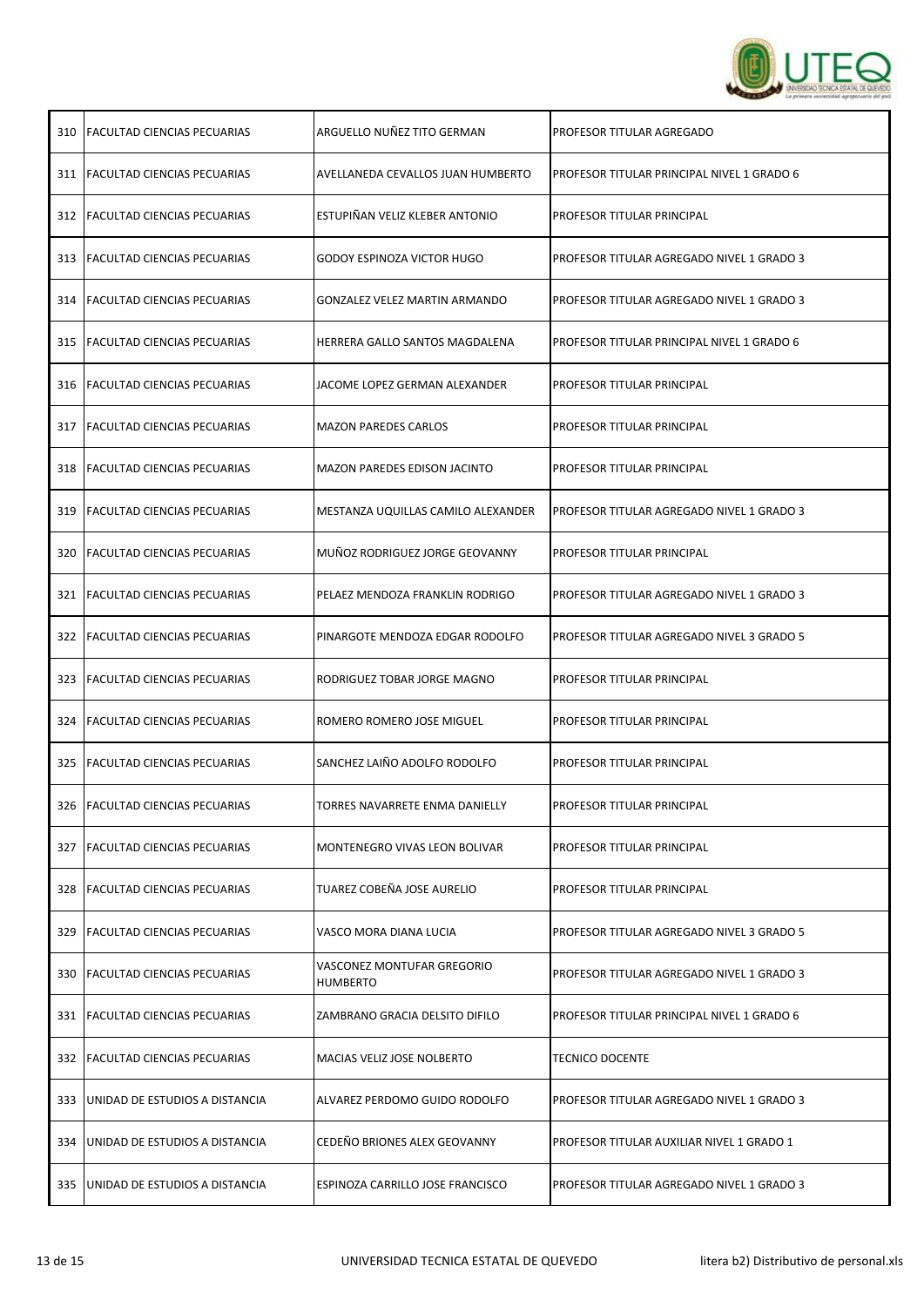

| 336                               | UNIDAD DE ESTUDIOS A DISTANCIA                                | GUEVARA SANTANA FREDDY JAVIER                                      | PROFESOR TITULAR AUXILIAR NIVEL 1 GRADO 1                                                |  |  |
|-----------------------------------|---------------------------------------------------------------|--------------------------------------------------------------------|------------------------------------------------------------------------------------------|--|--|
|                                   | 337 UNIDAD DE ESTUDIOS A DISTANCIA                            | PLUA PANTA KARINA ALEXANDRA                                        | PROFESOR TITULAR AGREGADO NIVEL 1 GRADO 3                                                |  |  |
| 338                               | UNIDAD DE ESTUDIOS A DISTANCIA                                | RODRIGUEZ ANGULO DOMINGA                                           | PROFESOR TITULAR AGREGADO NIVEL 1 GRADO 3                                                |  |  |
| 339                               | JUNIDAD DE ESTUDIOS A DISTANCIA                               | CARDENAS ZEA MIRIAM PATRICIA                                       | PROFESOR TITULAR AGREGADO NIVEL 1 GRADO 3                                                |  |  |
| 340                               | JUNIDAD DE ESTUDIOS A DISTANCIA                               | VILLARROEL PUMA MARCO FERNANDO                                     | PROFESOR TITULAR AGREGADO NIVEL 1 GRADO 3                                                |  |  |
| 341                               | UNIDAD DE ESTUDIOS A DISTANCIA                                | ZAMORA MAYORGA DARWIN JAVIER                                       | PROFESOR TITULAR AGREGADO NIVEL 1 GRADO 3                                                |  |  |
|                                   | 342 JUNIDAD DE ESTUDIOS A DISTANCIA                           | PALLAROSO GRANIZO ROSA YOLANDA                                     | PROFESOR TITULAR AUXILIAR NIVEL 1 GRADO 1                                                |  |  |
| 343                               | <b>JUNIDAD DE ESTUDIOS A DISTANCIA</b>                        | REYEZ PEREZ JUAN JOSE                                              | PROFESOR TITULAR AGREGADO NIVEL 1 GRADO 3                                                |  |  |
| 344                               | UNIDAD DE ESTUDIOS A DISTANCIA                                | RIZZO ZAMORA LAUDEN GEOBACK                                        | PROFESOR TITULAR AGREGADO NIVEL 1 GRADO 1                                                |  |  |
| 345                               | UNIDAD DE ESTUDIOS A DISTANCIA                                | RODRIGUEZ GAVILANES NANCY MAGALI<br>(licencia sin sueldo estudios) | PROFESOR TITULAR PRINCIPAL                                                               |  |  |
| 346                               | JUNIDAD DE ESTUDIOS A DISTANCIA                               | ZAMBRANO BARROS NUVIA AURORA                                       | PROFESOR TITULAR AGREGADO NIVEL 1 GRADO 3                                                |  |  |
| 347                               | VICERRECTORADO ADMINISTRATIVO                                 | TORRES SOBREVILLA CARLA LIZETH                                     | TECNICO DOCENTE/ LABORATORIO DE QUIMICA Y BIOQUIMICA-<br><b>BIOLOGIA Y MICROBIOLOGIA</b> |  |  |
| <b>ASESORÍAS / NIVEL DE APOYO</b> |                                                               |                                                                    |                                                                                          |  |  |
|                                   |                                                               |                                                                    |                                                                                          |  |  |
| 348                               | PROCURADURÍA                                                  | PICO ZAMBRANO BOLIVAR OMAR                                         | PROCURADOR                                                                               |  |  |
|                                   | 349 SECRETARÍA GENERAL                                        | PINCAY RIZZO FRANCISCO BORJA                                       | SECRETARIO GENERAL                                                                       |  |  |
| 350                               | FINANCIERO                                                    | GARCIAS FRANCO SANDRA ANGELINA                                     | DIRECTORA FINANCIERA                                                                     |  |  |
|                                   | 351 APOYO A LA GESTION                                        | AVILES CEVALLOS FLERIDO NICANOR                                    | DIRECTOR DE APOYO A LA GESTION                                                           |  |  |
| 352                               | <b>IDIRECCION DE TALENTO HUMANO</b>                           | PARRAGA CEDEÑO MARIA EDILMA                                        | DIRECTORA DE TALENTO HUMANO                                                              |  |  |
| 353                               | <b>DIRECCION DE LOGISTICA</b>                                 | MORALES SORNOZA ALEXANDRA MARIBEL                                  | DIRECTORA DE LOGISTICA                                                                   |  |  |
| 354                               | <b>AUDITORIA INTERNA</b>                                      | CARRILLO ESCOBAR PATRICIO LEONIDAS                                 | DIRECTOR DE AUDITORIA                                                                    |  |  |
| 355                               | CONTROL DE ACTIVOS Y BODEGA                                   | MOREIRA CASTELLANO AGRIPINA ELENA                                  | LIDER DE CONTROL Y ACTIVOS FIJOS                                                         |  |  |
| 356                               | <b>TECNOLOGIAS DE INFORMACION</b>                             | CARREÑO SANDOYA STALIN DANIEL                                      | LIDER DE TECNOLOGIAS DE LA INFORMACION                                                   |  |  |
| 357                               | BIENESTAR UNIVERSITARIO                                       | RODRIGUEZ REYES FATIMA DEL ROCIO                                   | LIDER DE BIENESTAR ESTUDIANTIL                                                           |  |  |
| 358                               | <b>SERVICIOS UNIVERSITARIOS</b>                               | PIÑEIRO VIVAS VICTOR HUGO                                          | LIDER DE SERVICIOS UNIVERSITARIOS                                                        |  |  |
| 359                               | RELACIONES PUBLICAS-FACULTAD CIENCIAS<br><b>EMPRESARIALES</b> | ALARCON LOPEZ HENRY FELIPE                                         | RELACIONADOR PUBLICO-PROFESOR TITULAR PRINCIPAL                                          |  |  |
|                                   | FECHA ACTUALIZACIÓN DE LA INFORMACIÓN:                        |                                                                    | 31/5/2020                                                                                |  |  |
|                                   | PERIODICIDAD DE ACTUALIZACIÓN DE LA INFORMACIÓN:              |                                                                    | <b>MENSUAL</b>                                                                           |  |  |